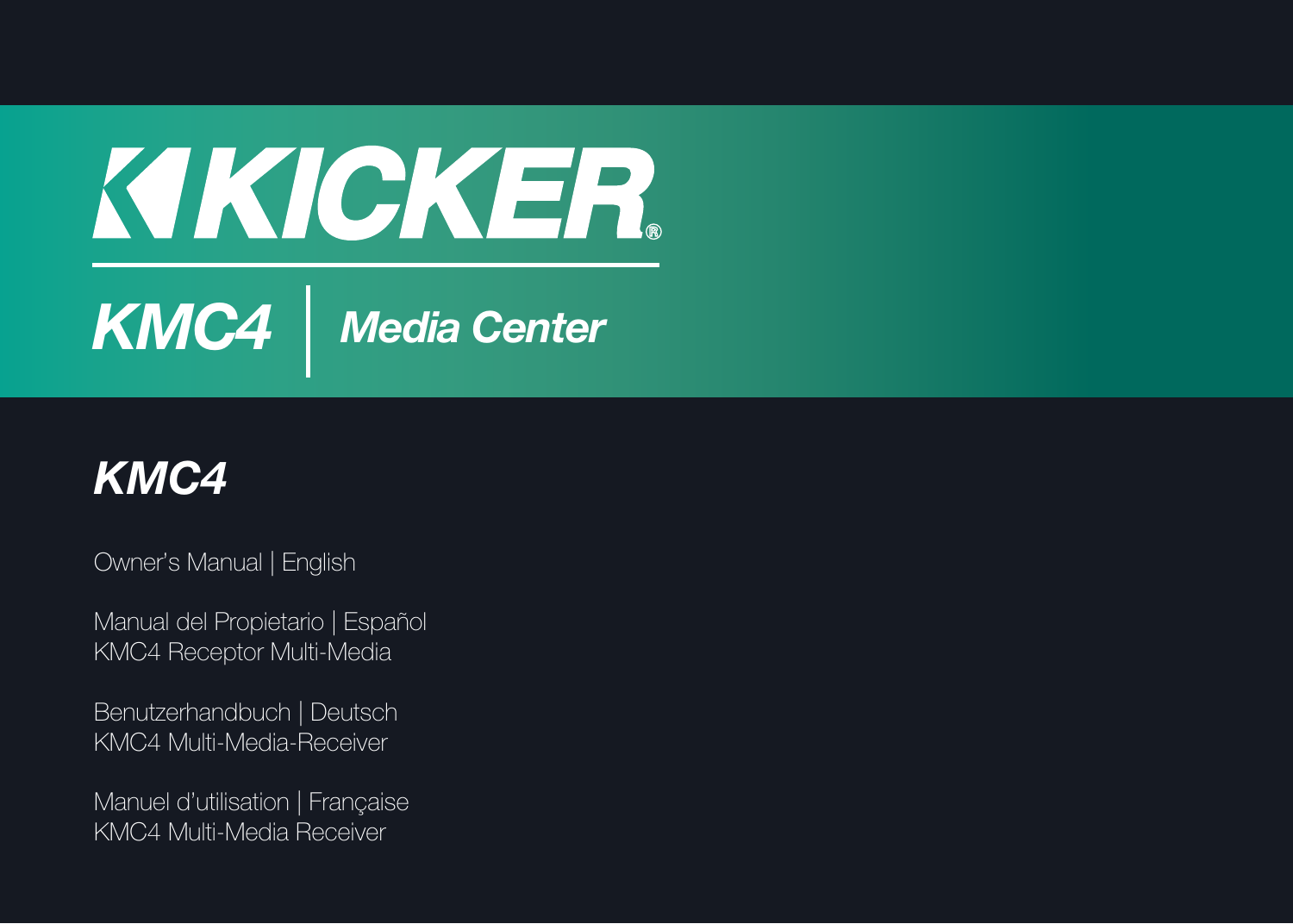#### **FCC Statement**

 This equipment has been tested and found to comply with the limits for a Class B digital device, pursuant to part 15 of the FCC Rules. These limits are designed to provide reasonable protection against harmful interference in a residential installation. This equipment generates, uses, and can radiate radio frequency energy and, if not installed and used in accordance with the instructions, may cause harmful interference to radio communications. However, there is no guarantee that interference will not occur in a particular installation. If this equipment does cause harmful interference to radio or television reception, which can be determined by turning the equipment off and on, the user is encouraged to try to correct the interference by one or more of the following measures:

- —Reorient or relocate the receiving antenna.
- —Increase the separation between the equipment and receiver.
- —Connect the equipment into an outlet on a circuit different from that to which the receiver is connected.
- —Consult the dealer or an experienced radio/TV technician for help.

#### **FCC Statement**

**1**

This device complies with FCC radiation exposure limits set forth for an uncontrolled environment.

This device complies with Part 15 of the FCC Rules. Operation is subject to the following two conditions: (1) this device may not cause harmful interference, and (2) this device must accept any interference received, including interference that may cause undesired operation.

**Caution!** Any changes or modifications not expressly approved by the party responsible for compliance could void the user's authority to operate the equipment.

**IC Notice** - CAN ICES-3 (B) - This device complies with Industry Canada's licence-exempt RSSs. Operation is subject to the following two conditions: (1) This device may not cause interference; and (2) This device must accept any interference, including interference that may cause undesired operation of the device.

Avis d'Industrie Canada - Le présent appareil est conforme aux CNR d'Industrie Canada applicables aux appareils radio exempts de licence. L'exploitation est autorisée aux deux conditions suivantes :

(1) l'appareil ne doit pas produire de brouillage; (2) l'utilisateur de l'appareil doit accepter tout brouillage radioélectrique subi, même si le brouillage est susceptible d'en compromettre le fonctionnement. mauvais fonctionnement de I'appareil.

Cet appareil numériquie de la classe B est conforme à la norme NMB-003 du Canada. CAN NMB-3 (B)

The device meets the exemption from the routine evaluation limits in section 2.5 of RSS 102 and compliance with RSS-102 RF exposure, users can obtain Canadian information on RF exposure and compliance.

Le dispositif rencontre l'exemption des limites courantes d'évaluation dans la section 2.5 de RSS 102 et la conformité à l'exposition de RSS-102 rf, utilisateurs peut obtenir l'information canadienne sur l'exposition et la conformité de rf.

FCC ID: 2ADQM-KMC50 IC ID: 24966-KMC50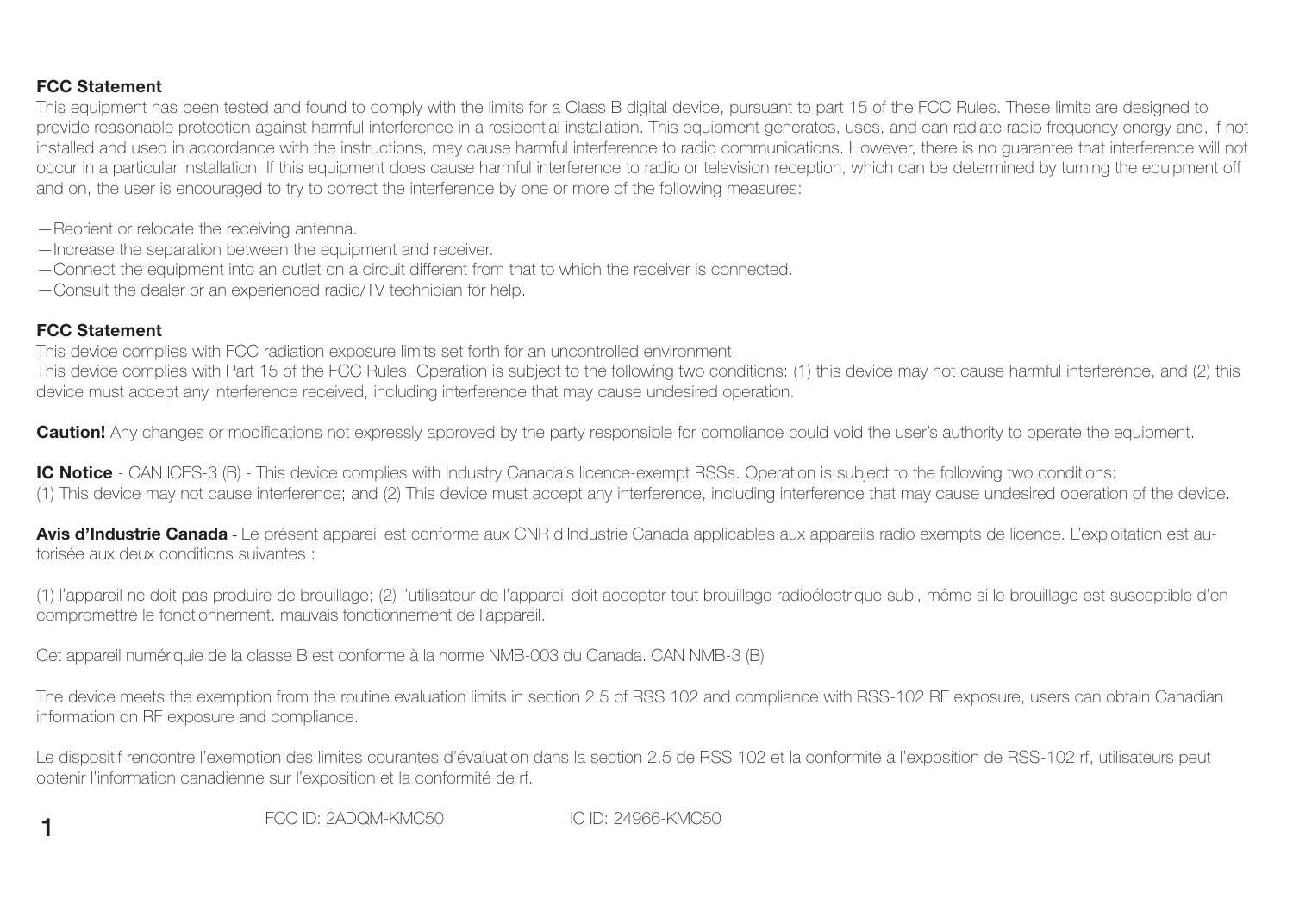mounting hole cutout template: 3 inches, 76.2 mm

gabarit de montage trou découpé: 3 pouces, 76,2 mm

plantilla de recorte del agujero de montaje: 3 pulgadas, 76.2 mm

montageloch ausschnittschablone : 3 Zoll, 76,2 mm

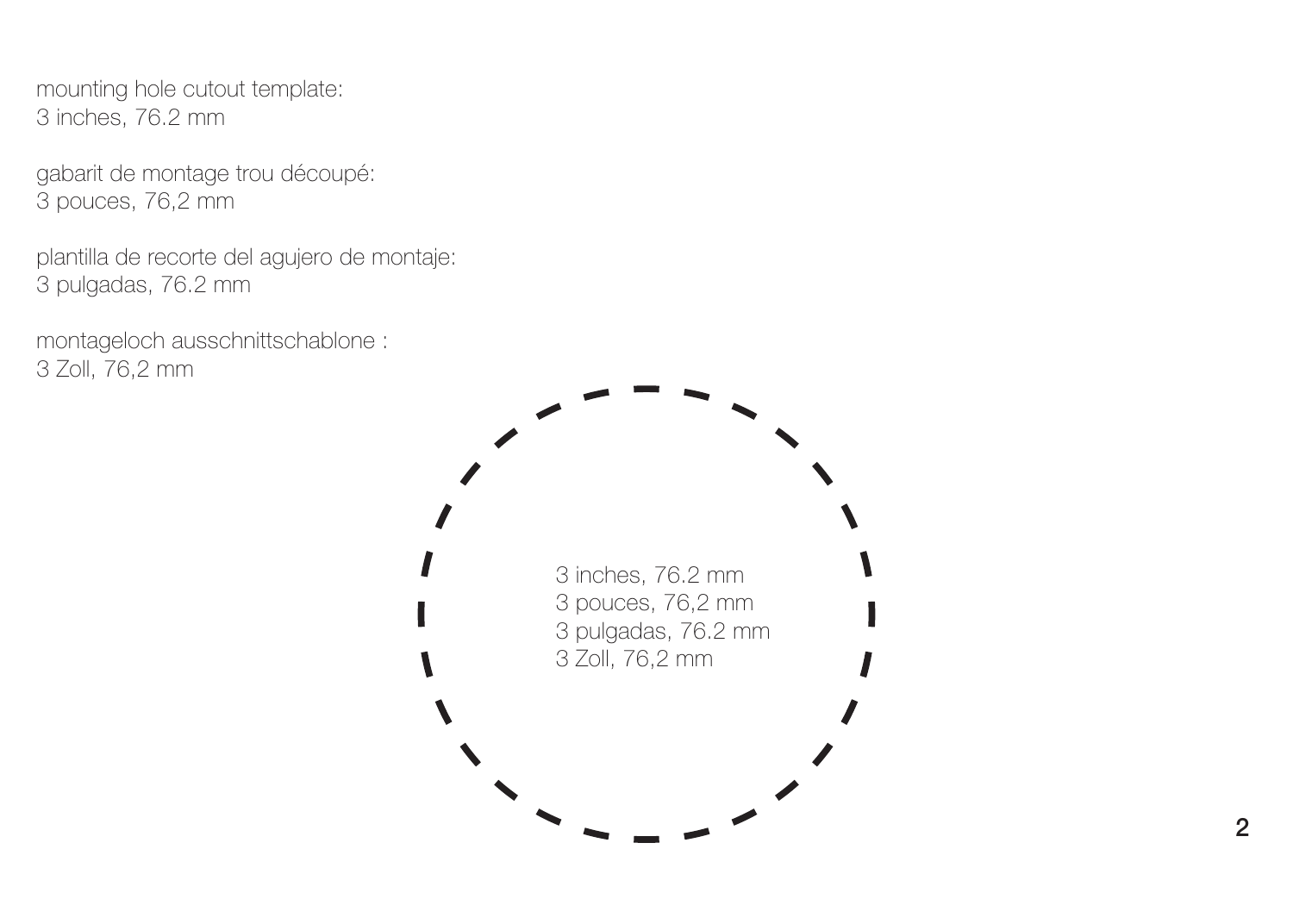mounting hole cutout template: 3 inches, 76.2 mm

gabarit de montage trou découpé: 3 pouces, 76,2 mm

plantilla de recorte del agujero de montaje: 3 pulgadas, 76.2 mm

montageloch ausschnittschablone : 3 Zoll, 76,2 mm

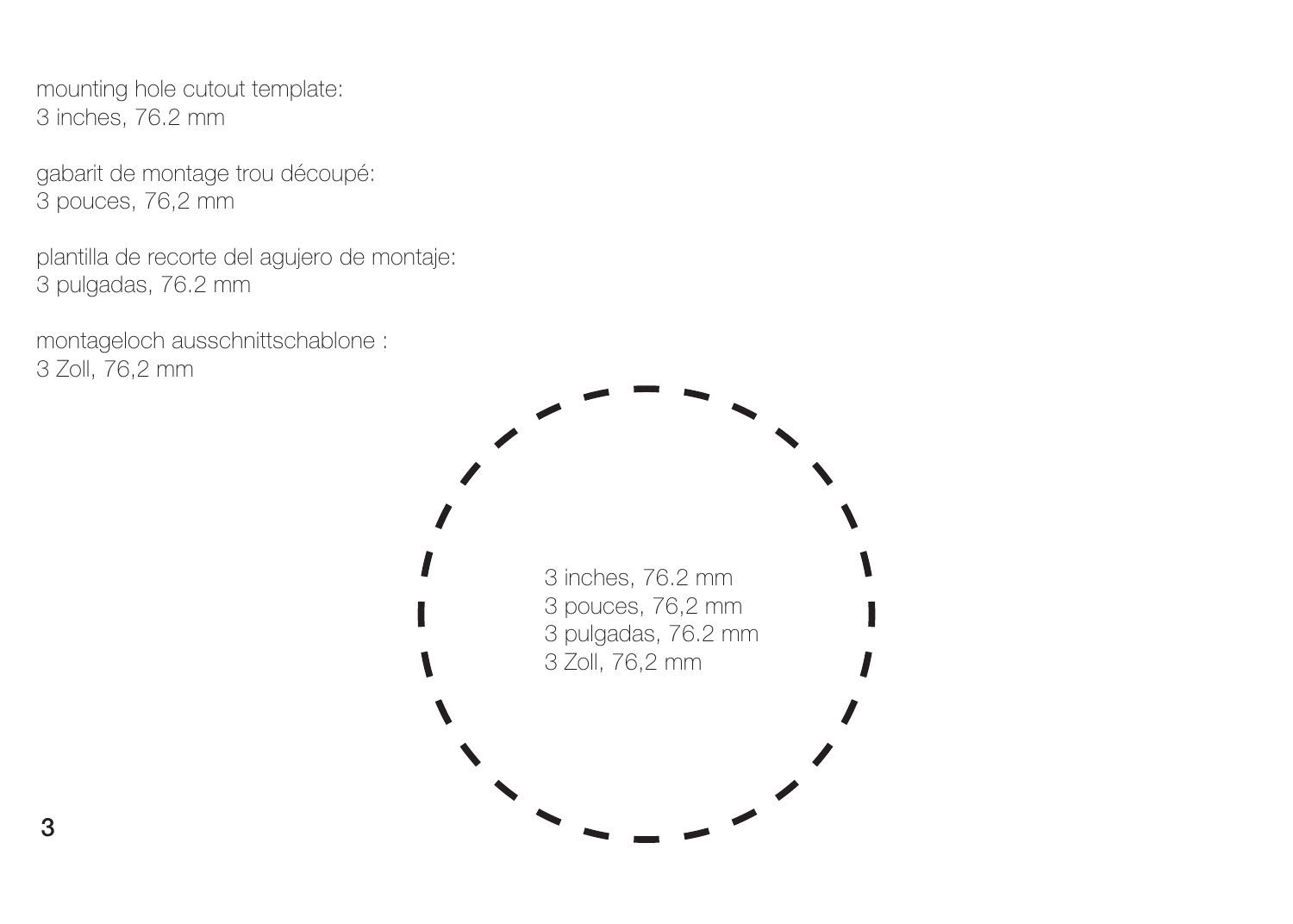# *KMC4 OWNER'S MANUAL*

# **Contents**

| <b>Specs</b>    | ŗ  |
|-----------------|----|
| Overview        | 6  |
| Installation    |    |
| Operation       | 10 |
| Troubleshooting | 11 |
| Warranty        |    |

# **Contentu**

| Spécifications<br>19 |    |
|----------------------|----|
| Généralités          | 20 |
| Installation         | 21 |
| <b>Utilisation</b>   | 24 |
| Dépannage            | 25 |
| Garantie             | R  |

# **Contentido**

| Especificaciones        | 12 |
|-------------------------|----|
| Descripción general     | 13 |
| Instalación             | 14 |
| Funcionamiento          | 17 |
| Resolución de problemas | 18 |
| Garantía                | 33 |
|                         |    |

# **Inhalt**

| Technische Daten | 26 |
|------------------|----|
| Übersicht        | 27 |
| Installation     | 28 |
| <b>Betrieb</b>   | 31 |
| Fehlersuche      | 32 |
| Garantie         | 33 |

**4**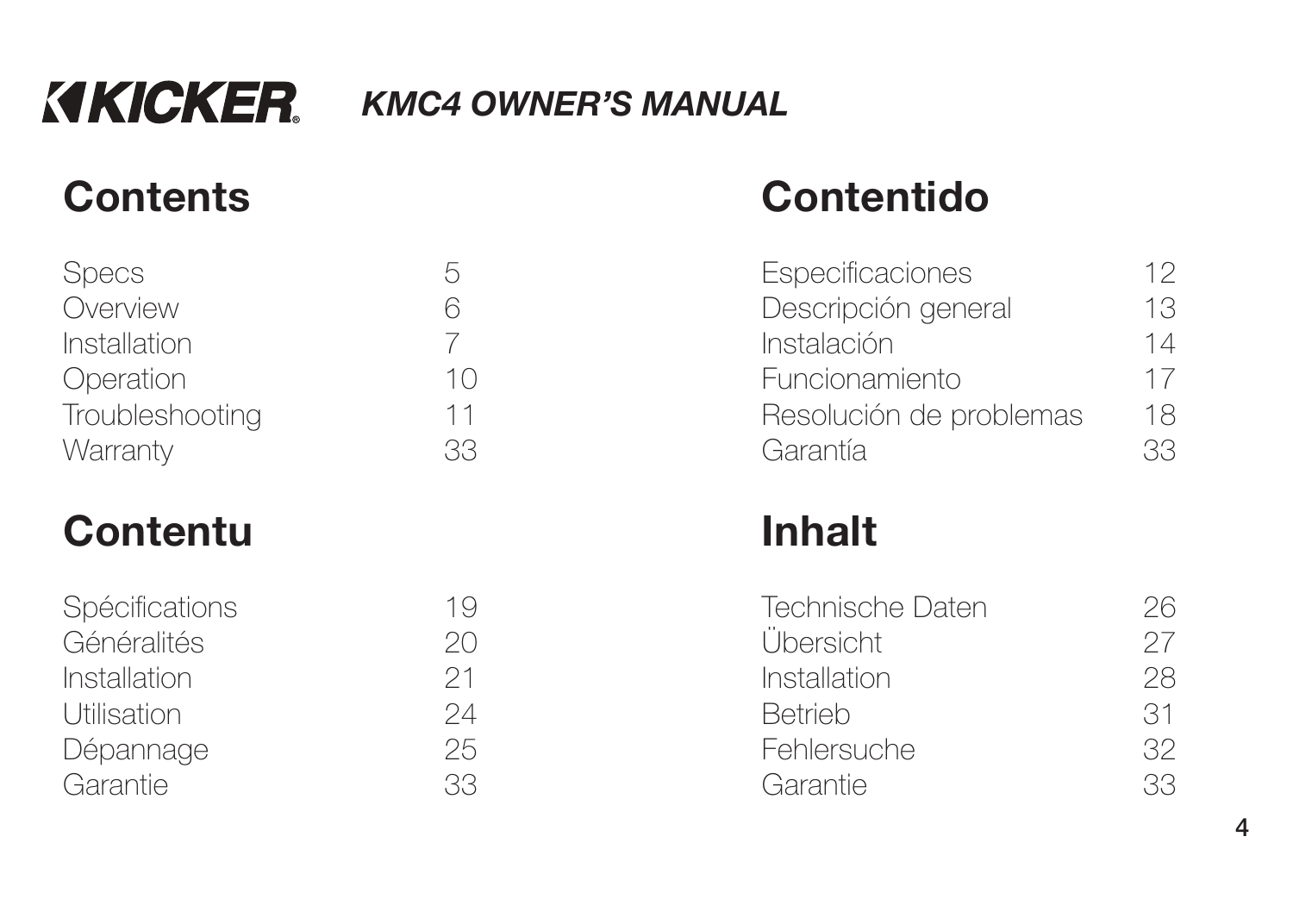## *SPECIFICATIONS*

| <b>Model</b>                                       | KMC4                                   |
|----------------------------------------------------|----------------------------------------|
| Power Output @ 14.4V, $2\Omega$ stereo, <10% THD+N | $38W \times 4$                         |
| Power Output @ 14.4V, $4\Omega$ stereo, <10% THD+N | $25W \times 4$                         |
| Frequency Response [Hz]                            | $20 - 20k$                             |
| Signal-to-Noise Ratio [dB]                         | 100                                    |
| Pre-Amp Outputs                                    | Front, Rear, Sub, Zone2                |
| <b>Input Sensitivity</b>                           | 500mV                                  |
| <b>USB Playback</b>                                | MP3/WMA/FLAC/AAC/WAV                   |
| <b>USB Charging</b>                                | DC 5V, 1A                              |
| USB Compatible File System                         | FAT32                                  |
| IP Rating                                          | <b>IP66</b>                            |
| Line-Out Level M                                   | $\overline{4}$                         |
| Outer Trim Dimensions[in, cm]                      | $3.5 \times 5.5$ , $8.89 \times 13.97$ |
| Protrusion From Mounting Surface [in, cm]          | 1-1/8, 2.86                            |
| Total Mounting Depth [in, cm]                      | 4-3/4, 12.07                           |
| Mounting Hole Diameter [in, cm]                    | 3, 7.62                                |

Authorized KICKER Dealer:Purchase Date:

Serial Number:

Be careful not to drill into wiring or vehicle mechanisms. You are solely responsible for securely mounting the KMC4 Media Center. See page 2–3 for mounting hole cutout template.

Before installation, you may wish to plan your placement of the USB and Auxiliary inputs, and the optional KRC12 remote (sold separately), for both convenience and looks!

With a KICKER KXM amplifier, a pair of KICKER KM speakers, and a few KICKER cables, you're looking at a full system upgrade that will dominate! KICKER amplifiers and accessories make upgrading a snap. Ask your dealer about KICKER amplifiers and speaker upgrades to complete your system!

All specifications and performance figures are subject to change. Please visit **www.kicker.com** for the most current information.

**WARNING:** KICKER products are capable of producing sound levels that can permanently damage your hearing! Turning up a system to a level that has audible distortion is more damaging to your ears than listening to an undistorted system at the same volume level. The threshold of pain is always an indicator that the sound level is too loud and may permanently damage your hearing. Please use common sense when controlling volume.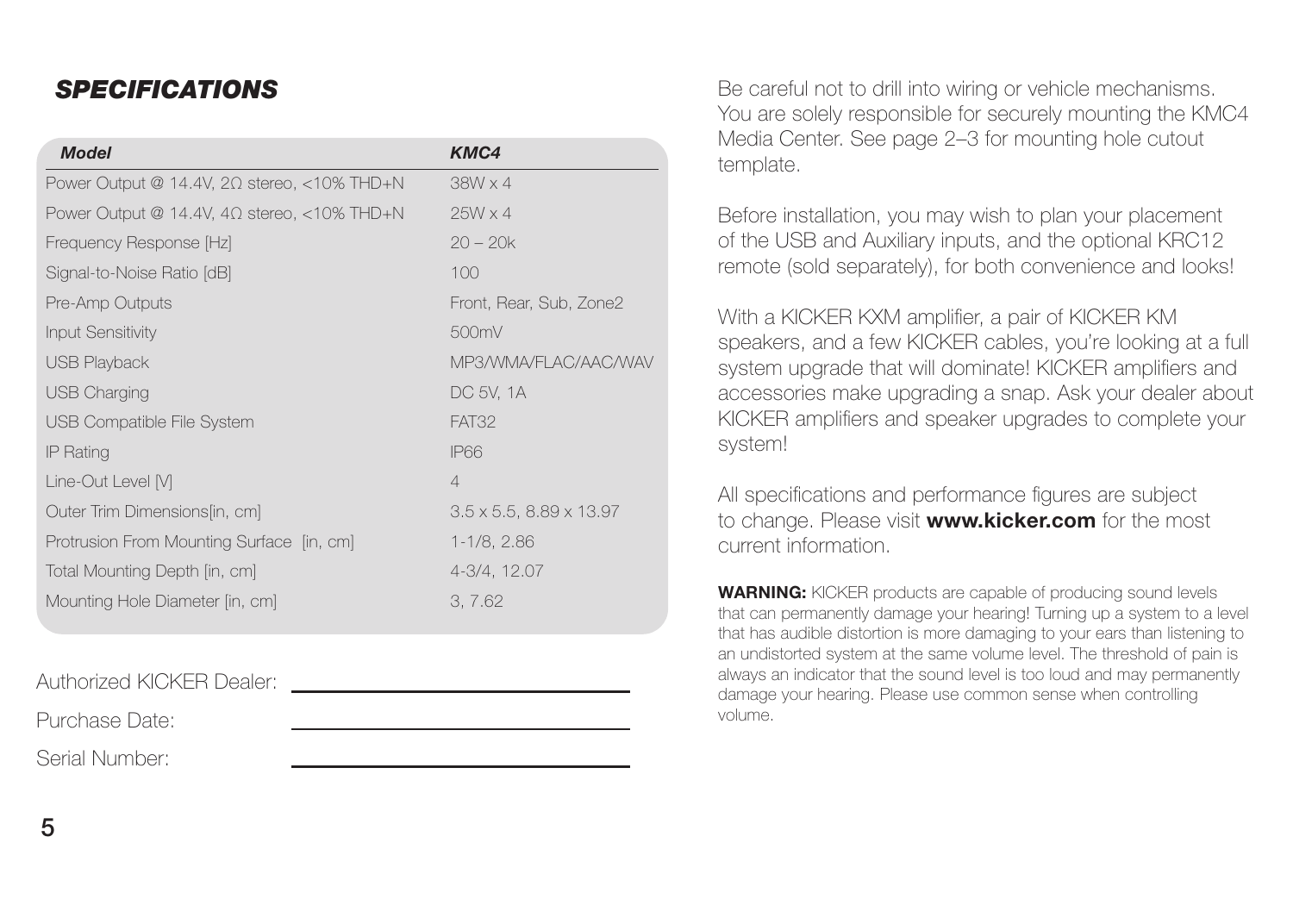## *OVERVIEW*

If the battery voltage is low (<+10.5V), an on-screen warning will appear. Recharge battery and avoid becoming stuck or marooned.

- •power on/off (long press)
- •change input source (short press)



NOTE: Use short and long presses to operate. Some input sources do not support all functions.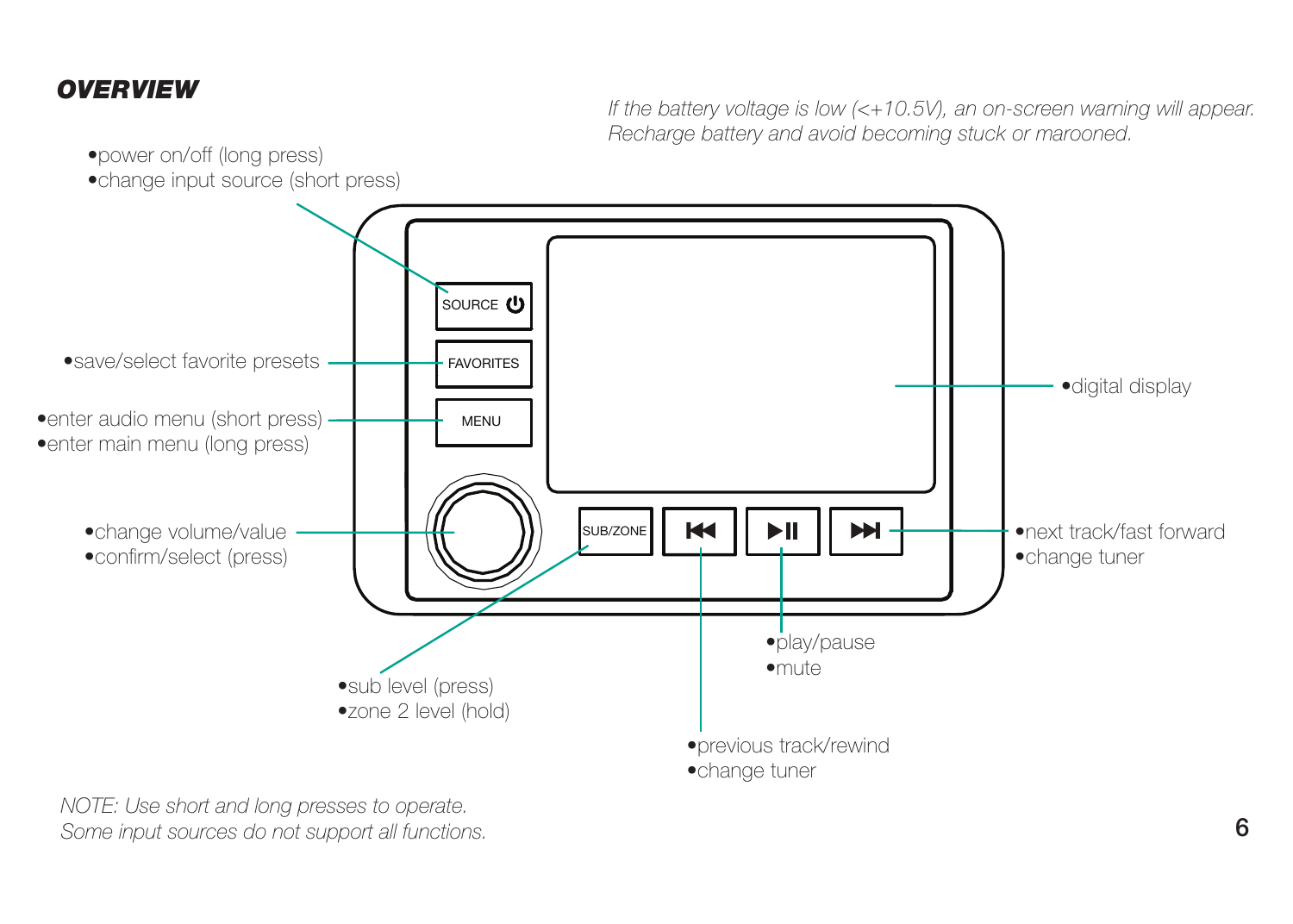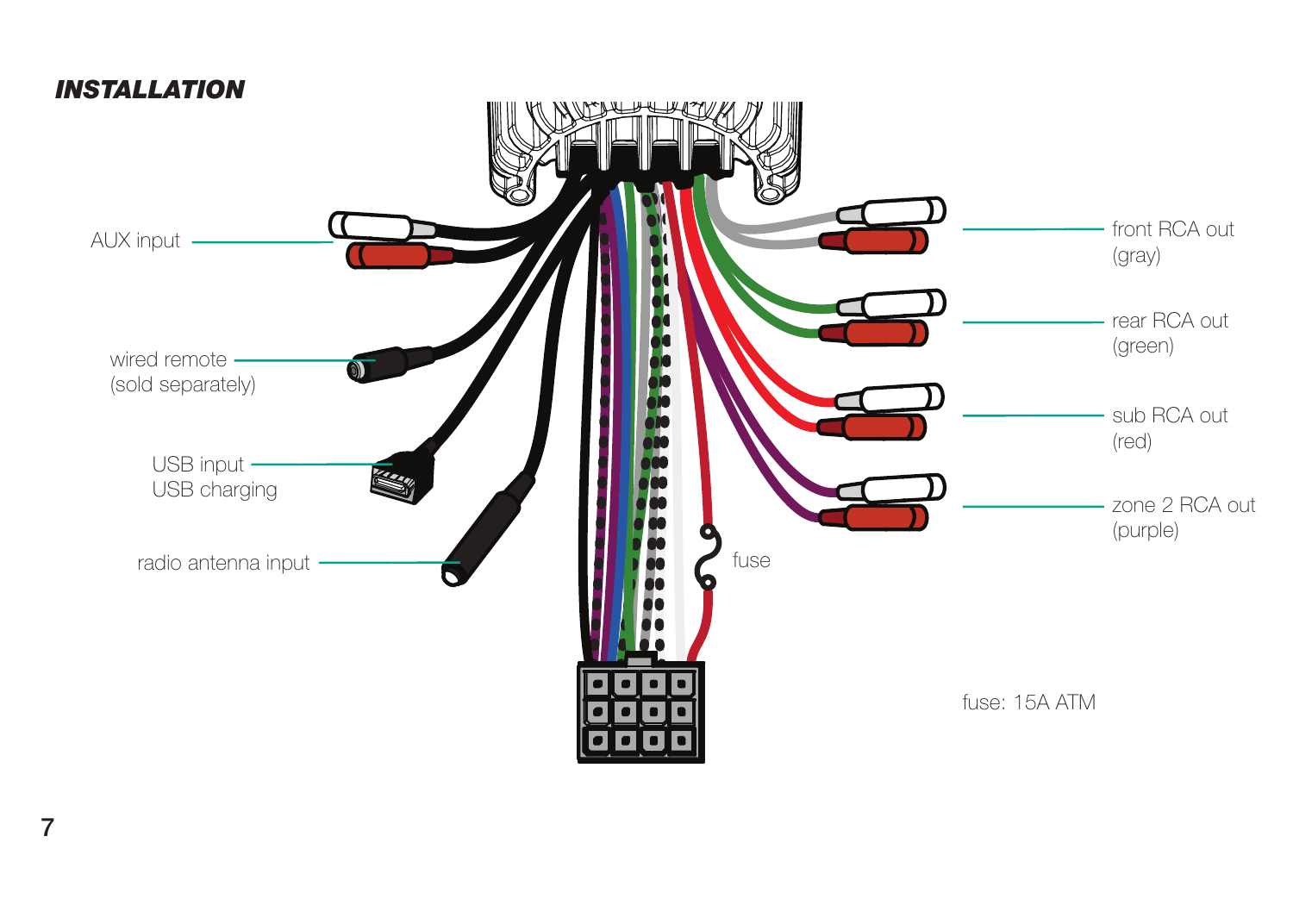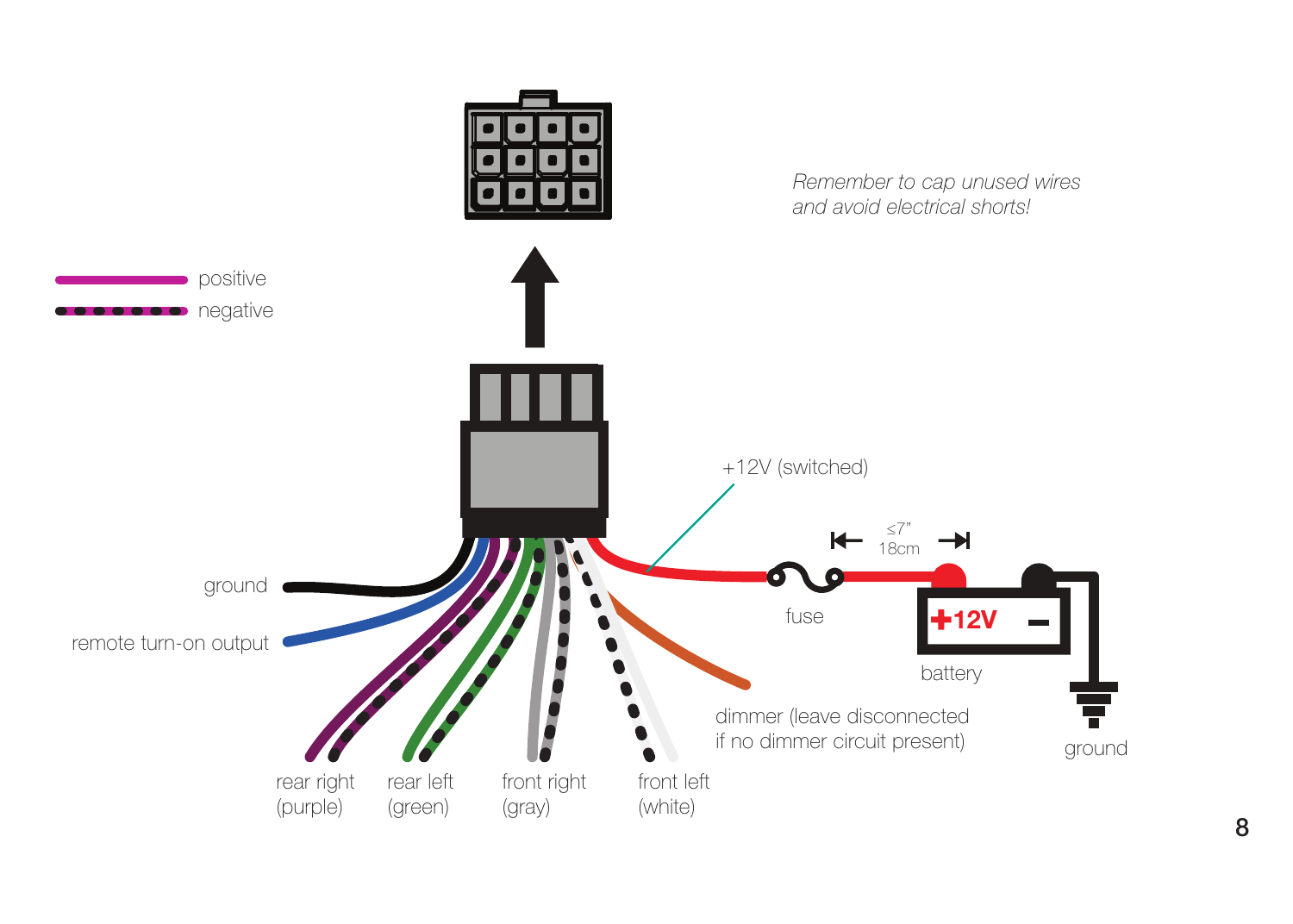- **1.** Remove adhesive from rear gasket and apply to the back of the KMC4.
- **2.** Securely fasten the KMC4 to the mounting surface using the including screws.
- **3.** Attach the snap-on trim ring to the front of the KMC4.

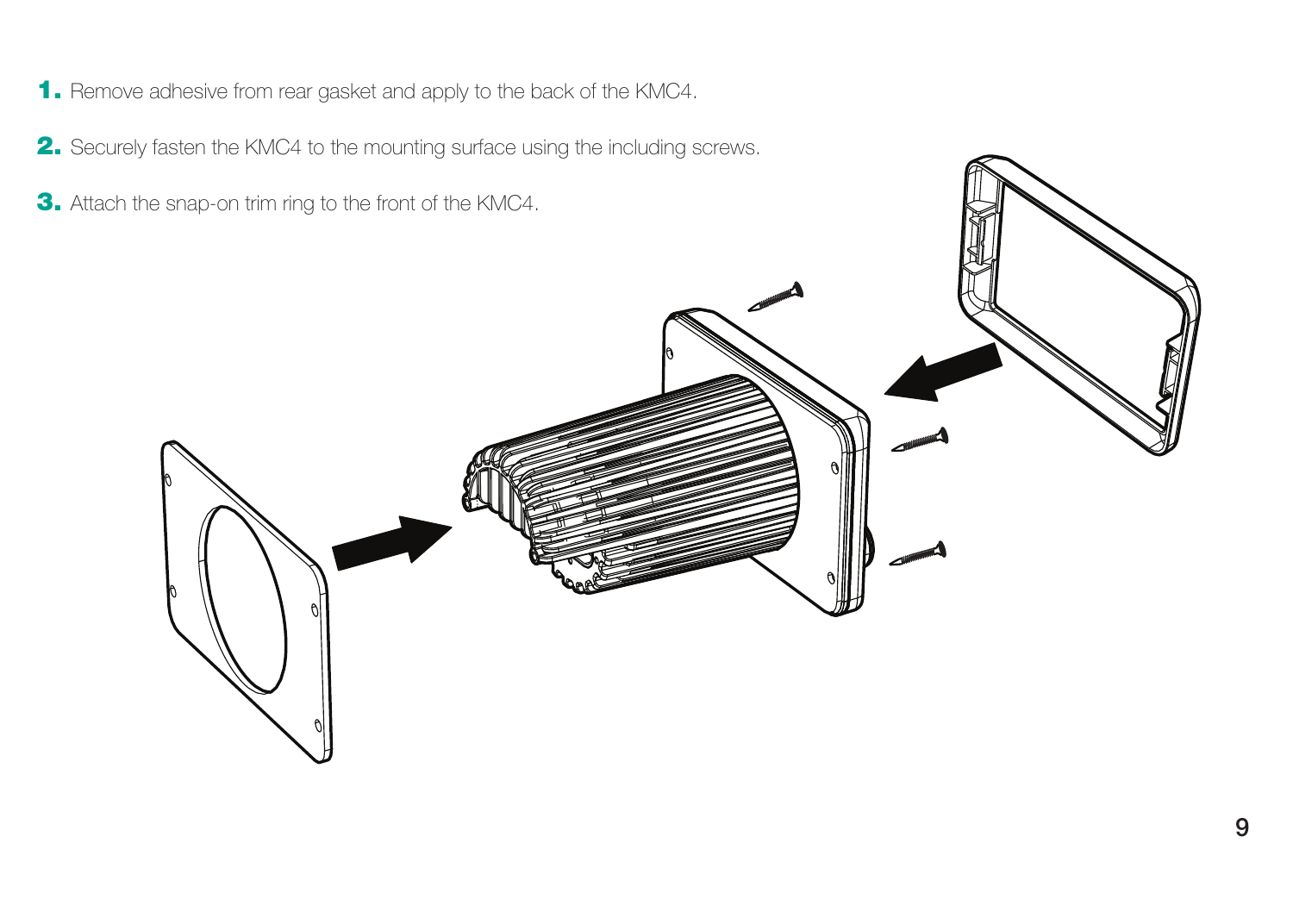## *OPERATION*

## **Playback**

Use the **SOURCE** button to choose the input source for the KMC4: Bluetooth, USB, AUX, AM, FM, and WX. Press the **SUB/ZONE** button to change Subwoofer output volume; Hold the **SUB/ZONE** button to change the Zone2 output volume.

The KMC4 will automatically enter Bluetooth pairing mode when there is no Bluetooth connection, with the display message "In Pairing Mode". Hold the **FAVORITES** button to manually disconnect from a paired device and re-enter pairing mode. When you begin scanning for devices on your audio device, the KMC4 will identify as "Media Center".

Set favorite presets for your favorite AM, FM, and WX stations by selecting the station, pressing the **FAVORITES** button, selecting the favorite number (1–10) you wish to set, and pressing and holding the **VOLUME KNOB** for 2 seconds.

The USB input source is only available when there is a USB device connected. The KMC4 will automatically switch to USB input when a USB device is connected and detected. KICKER recommends SANDISK drives for the best performance. Drives must be formatted in FAT32 file system. USB hubs are not compatible. High-bit rate files (320kbps) may experience errors. In testing, the KMC4 has been shown to work with some HDD's and other file systems, however, this is not supported by KICKER!

## **Device Settings**

Hold the **MENU** button to enter the device settings menu. Press the MENU button to enter the audio settings. The available settings are: Loud, Area, Beep, Zone2, Z2VOL, HPF, and Dimmer. Use the **VOLUME KNOB** to change the available values for each setting.

| LOUD - select On or Off for a low frequency boost                                                      | AREA - select North America or Europe                            |
|--------------------------------------------------------------------------------------------------------|------------------------------------------------------------------|
| BEEP - select whether the KMC4 responds with beeps                                                     | Zone 2 - toggles Zone 2 volume control on/off                    |
| Z2VOL - change behavior of Zone 2 volume control:<br>Relative: Zone 2 volume is locked to main volume. | Absolute: Zone 2 volume is adjusted independently of main volume |
| HPF - hi-pass crossover: OFF, 50Hz, 80Hz, 120Hz                                                        | Dimmer - adjusts screen and button brightness: 1-10              |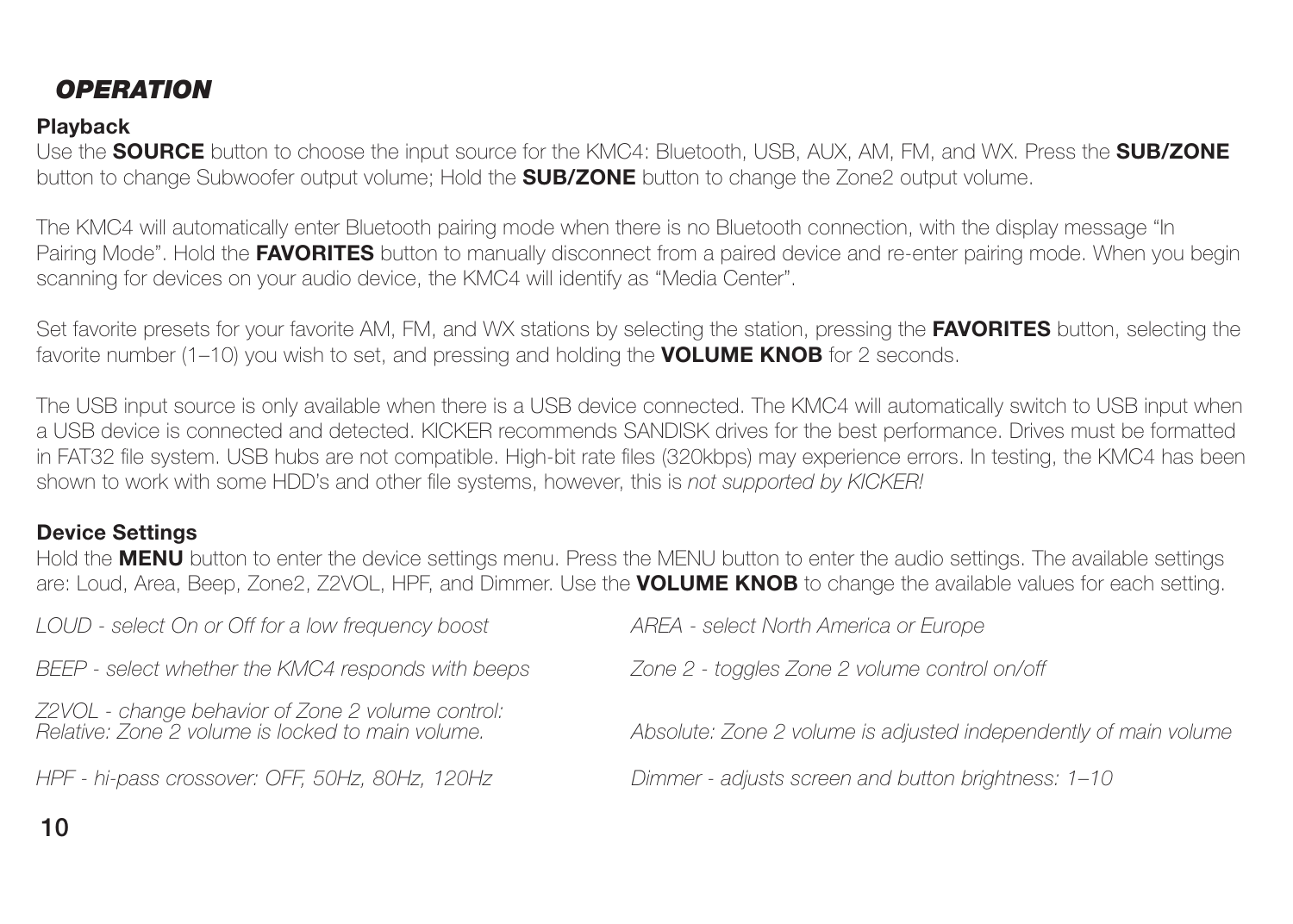## **Audio Settings**

Press the **MENU** button to begin cycling through the audio settings menu. Press the MENU button to enter the audio settings. The available audio settings are: Bass, Treble, Balance, Fader, and EQ. Use the **VOLUME KNOB** to change the available values for each setting.

EQ - select between EQ presets: Flat, Classical, Pop, Rock, Off, and Custom

When Custom EQ is selected, press the **MENU** button to enter custom frequency adjustments for 60Hz, 250Hz, 500Hz, 1kHz, 3kHz, and 8kHz.

## *TROUBLESHOOTING*

If your KMC4 does not appear to be working, check the obvious things first such as blown fuses, poor or incorrect wiring connections etc. If you're using an amplifier, check for incorrect setting of crossover switches and gain controls etc.

**No Power?** • Press the SOURCE/POWER button and make sure the KMC4 is turned on. • Check the +12V power wire, ground wire, and fuse(s) for power and proper connection.

No or low output? **O**Check the balance control on the KMC4. @Check the speaker output connections. @Power cycle the KMC4. @Check the volume of the audio source.

**Reduced volume?** Reverse a speaker connection from positive to negative on the stereo channel(s); if the volume improves, the speaker was out of phase.

**Buttons/Device Unresponsive?** Perform Factory reset.

**Factory reset:** Reset the KMC4 to factory default settings by pressing and holding the **PLAY/PAUSE** button for ten seconds.

**Radio stations not being received? @**Check volume of audio source. @Check the antenna for proper connection and ensure the **AREA** setting in the menu is set to the correct region.

**11**If you have more questions about the installation or operation of your new KICKER product, see the Authorized KICKER Dealer where you made your purchase. Please E-mail support@kicker.com or call Technical Services (405) 624-8583 for unanswered or specific questions.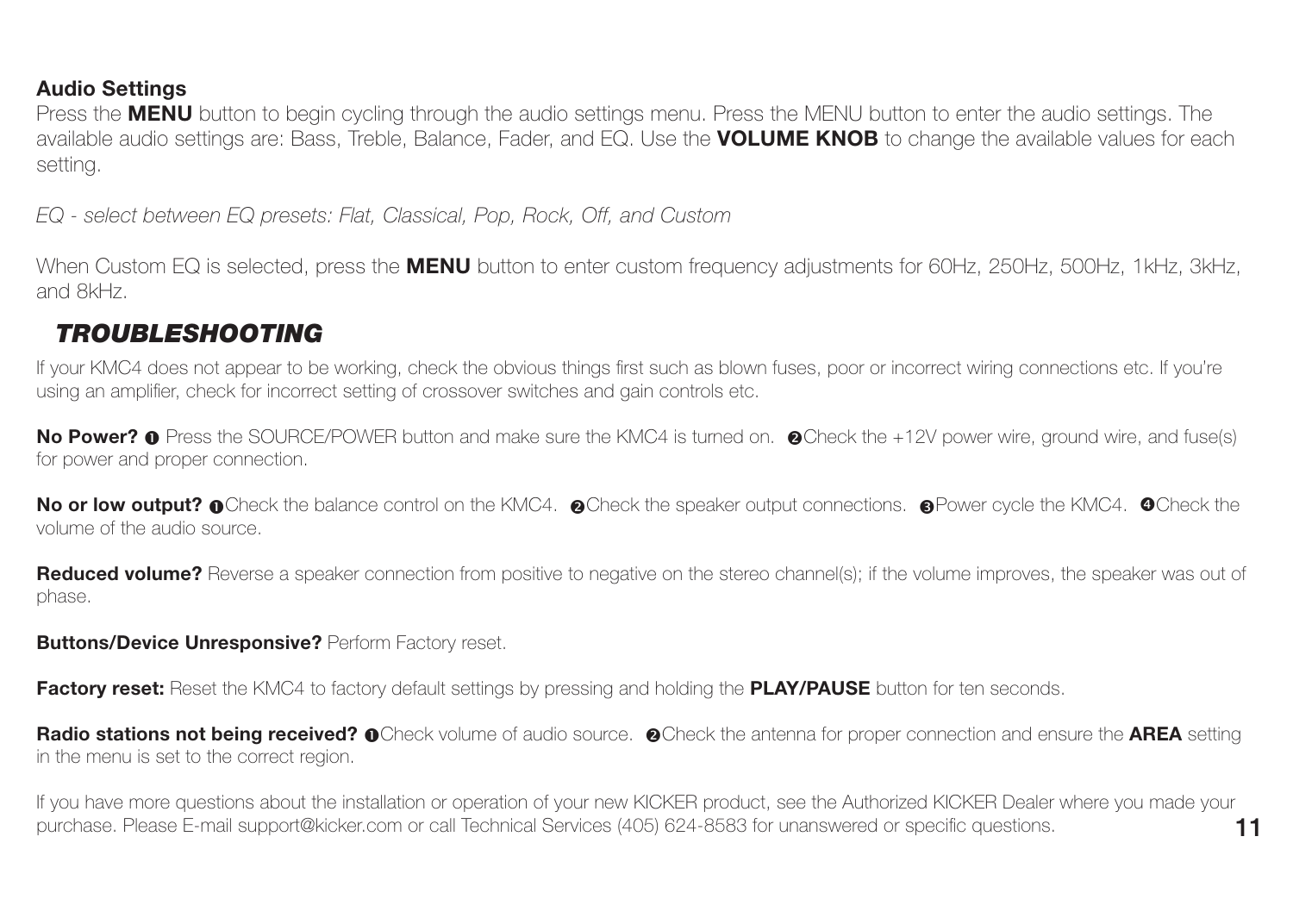## *ESPECIFICACIONES*

| <b>Modelo</b>                                                   | KMC4                                      |
|-----------------------------------------------------------------|-------------------------------------------|
| Potencia de salida a 14.4 V, estéreo de 2Ω, <10% THD+N          | 38 W x 4                                  |
| Potencia de salida a 14.4 V, estéreo de 4 $\Omega$ , <10% THD+N | 25 W x 4                                  |
| Respuesta de frecuencia [Hz]                                    | $20 - 20k$                                |
| Relación señal-ruido [dB]                                       | 100                                       |
| Salidas preamplificador                                         | Anterior, posterior,<br>subwoofer, zona 2 |
| Sensibilidad de entrada                                         | 500 mV                                    |
| Reproducción USB                                                | MP3/WMA/FLAC/AAC/WAV                      |
| Carga USB                                                       | CD 5 V. 1 A                               |
| Sistema de archivos compatible con USB                          | FAT32                                     |
| Certificación IP                                                | <b>IP66</b>                               |
| Nivel de salida de línea M                                      | $\overline{4}$                            |
| Dimensiones del ajuste exterior [pulg., cm]                     | $3.5 \times 5.5$ , $8.89 \times 13.97$    |
| Saliente desde la superficie de montaje [pulg., cm]             | 1 1/8, 2.86                               |
| Profundidad de instalación total [pulg., cm]                    | 4 3/4, 12.07                              |
| Diámetro de orificio de instalación [pulg., cm]                 | 3, 7.62                                   |

Distribuidor autorizado KICKER:

Fecha de compra:

Número de serie:

Asegúrese de no perforar en el cableado ni en mecanismos del vehículo. Usted tiene la exclusiva responsabilidad de instalar el centro multimedia KMC4 de manera segura. Consulte la plantilla de corte de orificios de montaje de las páginas 2 y 3.

Antes de la instalación, debería planificar la colocación de las entradas USB y auxiliares, y el control remoto KRC12 opcional (se vende por separado), ¡tanto para su comodidad como para el aspecto!

Con un amplificador KXM de KICKER, un par de altavoces KM de KICKER y algunos cables KICKER, ¡obtendrá una actualización de todo el sistema que impresionará! Los amplificadores y accesorios de KICKER agilizan la actualización. Consulte a su distribuidor sobre los amplificadores KICKER y las actualizaciones de altavoces para completar su sistema.

Todas las especificaciones y cifras de desempeño están sujetas a cambio. Visite **www.kicker.com** para obtener la información más reciente.

**ADVERTENCIA:** ¡Los productos KICKER son capaces de producir niveles de sonido que pueden dañar su oído permanentemente! Subir el volumen de un sistema a un nivel que cause distorsión auditiva es más dañino para sus oídos que escuchar un sistema sin distorsión al mismo volumen. El umbral del dolor es siempre un indicador de que el nivel de sonido está demasiado alto y que pudiera dañar permanentemente su oído. Utilice el sentido común cuando controle el volumen.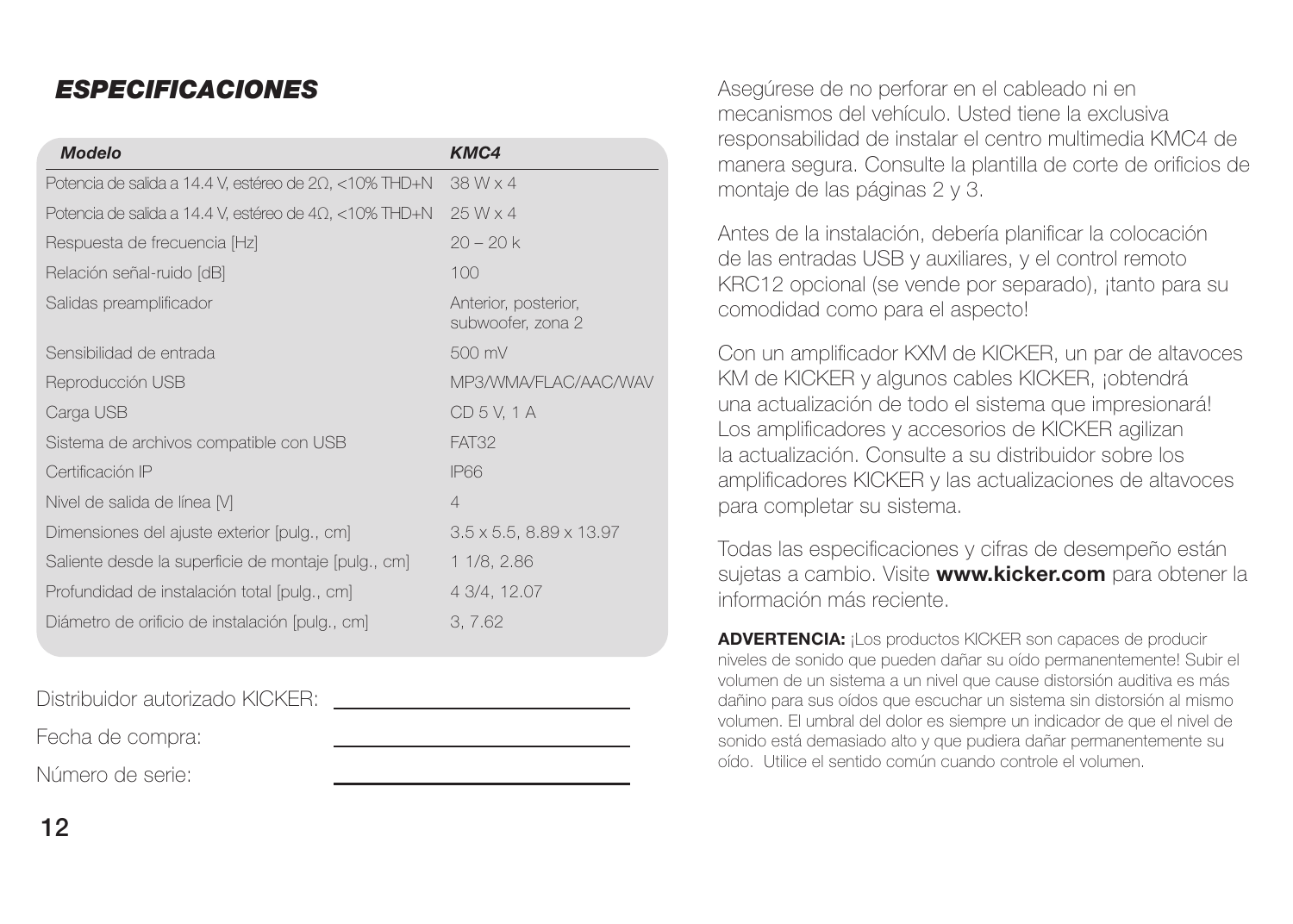## *DESCRIPCIÓN GENERAL*

Si el voltaje de la batería es bajo (<+10.5 V), aparecerá una advertencia en pantalla. Recargue la batería para evitar interrupciones.



NOTA: Para operar, presione durante tiempos cortos y prolongados. Algunas fuentes de entrada no admiten todas las funciones.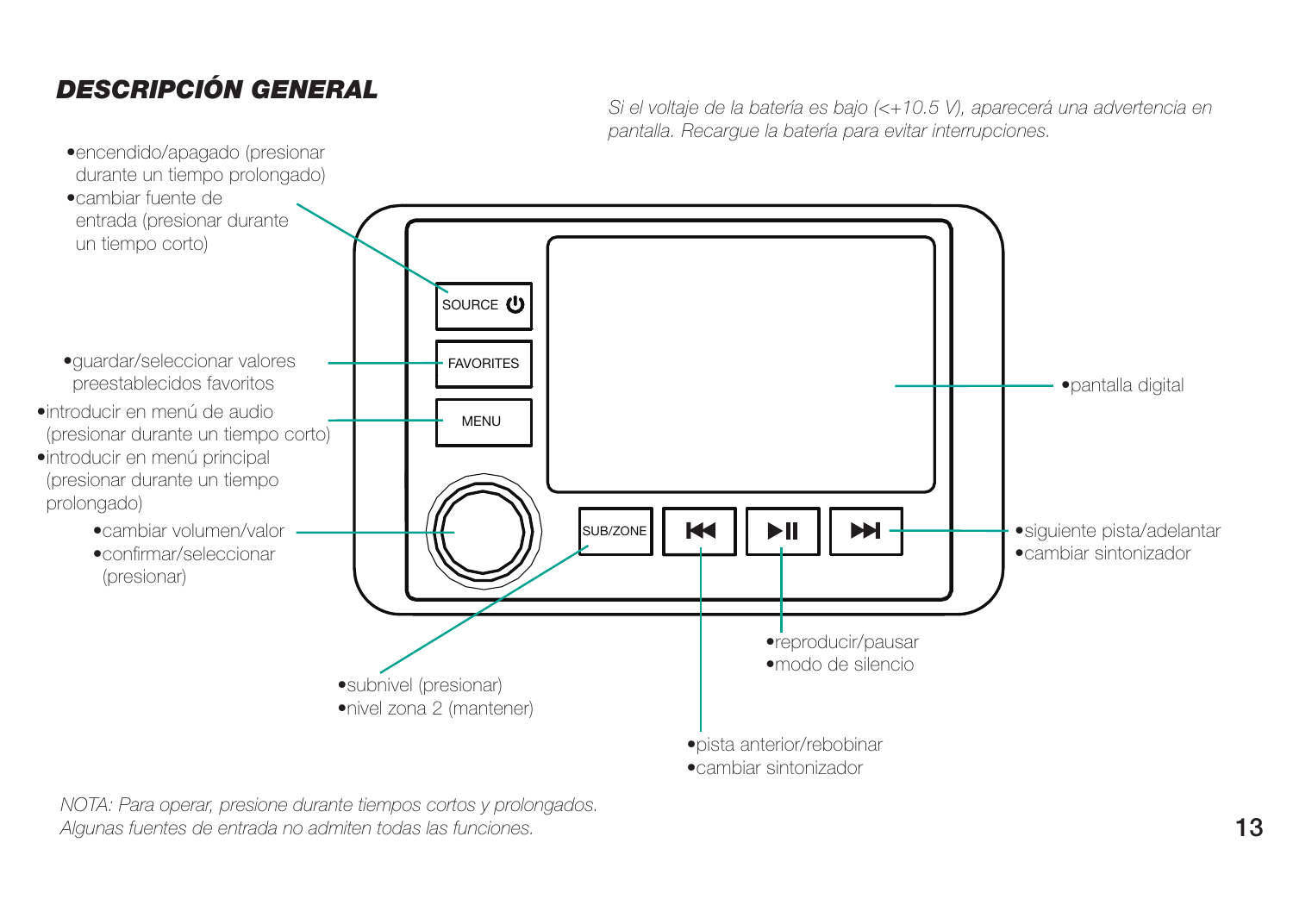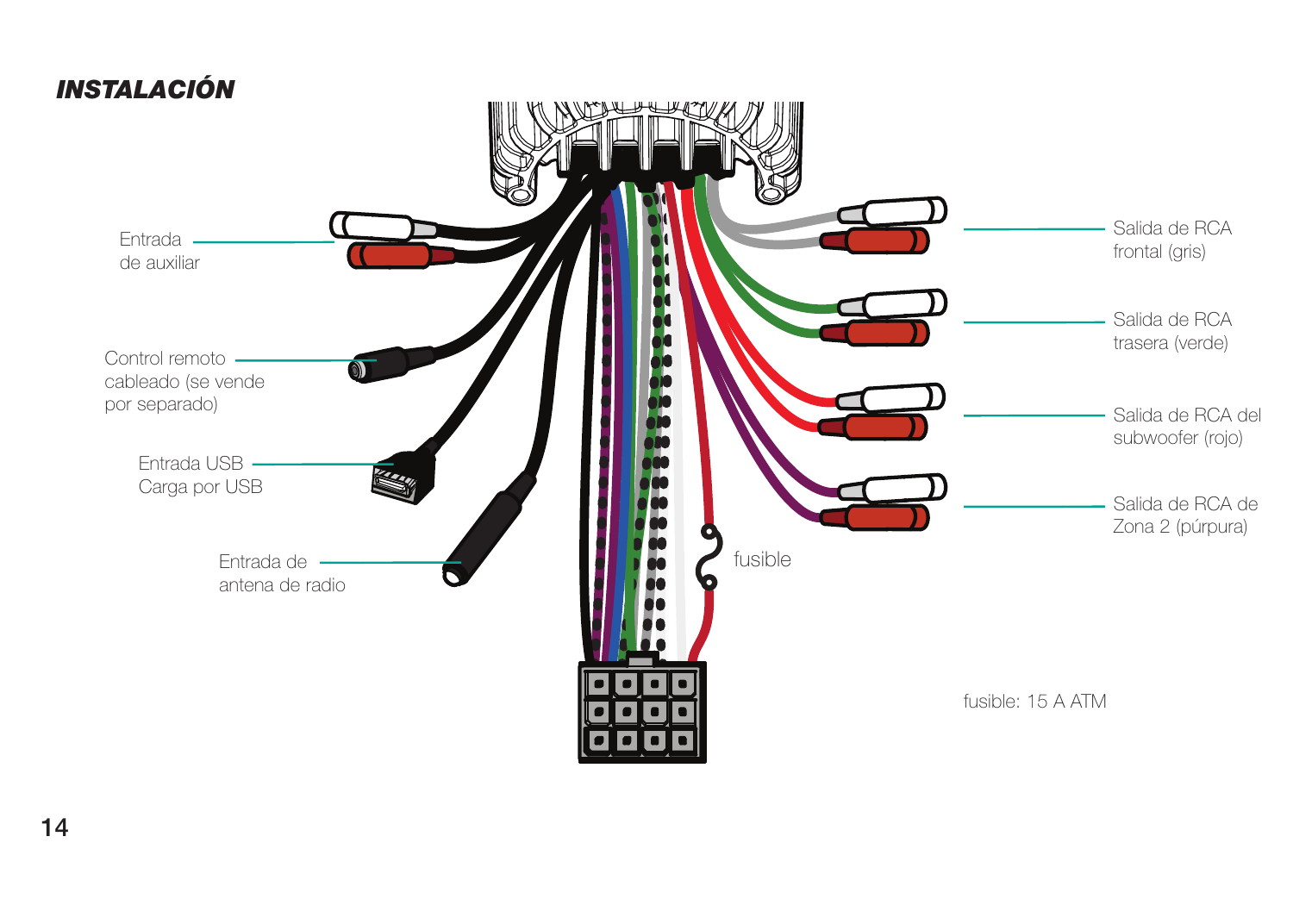

**15**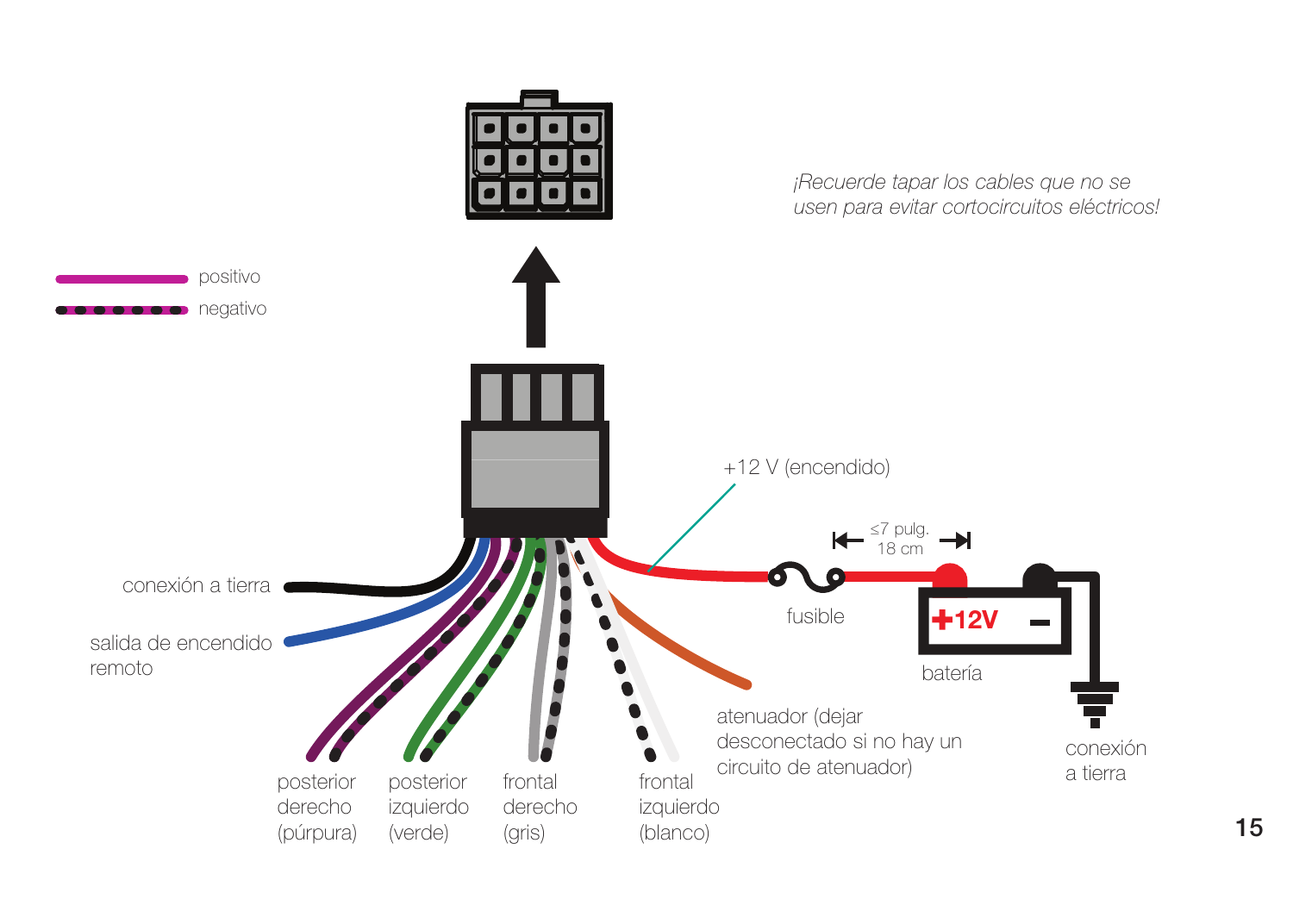- **1.** Retire el adhesivo de la junta posterior y aplíquelo a la parte posterior del KMC4.
- **2.** Sujete el KMC4 de manera segura a la superficie usando los tornillos que se incluyen.
- **3.** Adjunte el anillo de ajuste a presión a la parte frontal del KMC4.

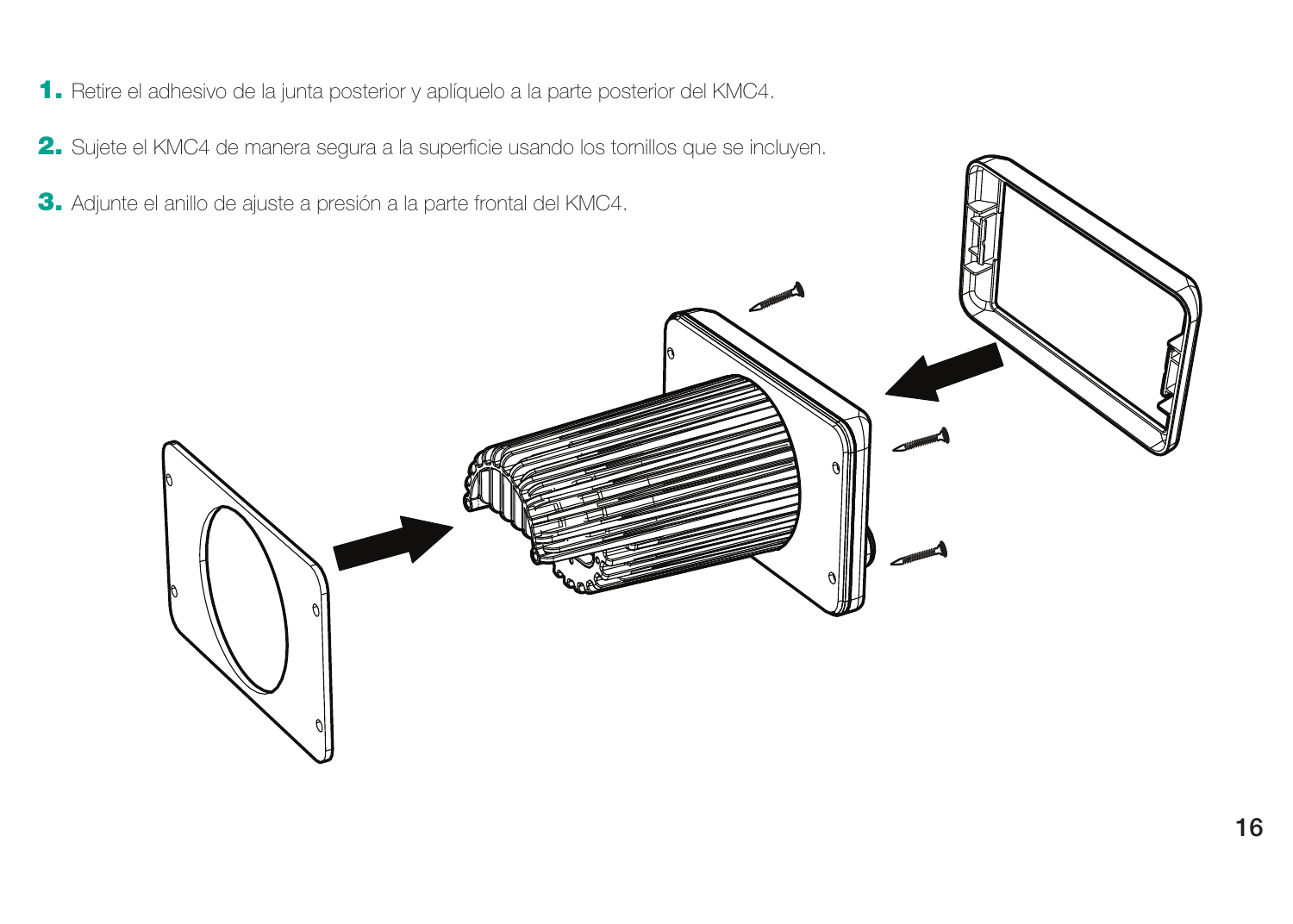## *FUNCIONAMIENTO*

## **Reproducción**

Utilice el botón **SOURCE** (Fuente) para seleccionar la fuente de entrada para el KMC4: Bluetooth, USB, AUX, AM, FM y WX. Presione el botón **SUB/ ZONE** (Subwoofer/Zone) para cambiar el volumen de salida del subwoofer; mantenga presionado el botón **SUB/ZONE** (Subwoofer/Zone) para cambiar el volumen de salida de la Zona 2.

El KMC4 pasará automáticamente a modo de sincronización de Bluetooth cuando no haya conexión de Bluetooth, con el mensaje en pantalla "En modo sincronización". Mantenga presionado el botón **FAVORITES** (Favoritos) para desconectar manualmente de un dispositivo sincronizado y volver al modo de sincronización. Cuando comience a buscar dispositivos en su dispositivo de audio, el KMC4 se identificará como "Centro multimedia".

Para configurar sus estaciones de AM, FM y WX favoritas, seleccione la estación, presione el botón FAVORITES (Favoritos), seleccione el número favorito (1–10) que desea asignar y presione y mantenga presionada la perilla **VOLUME** (Volumen) durante dos segundos.

La fuente de entrada USB solo está disponible cuando hay un dispositivo USB conectado. El KMC4 automáticamente cambiará a entrada USB cuando un dispositivo USB esté conectado y se detecte. KICKER recomienda los controladores SANDISK para obtener el mejor rendimiento. Los controladores se deben formatear en sistemas de archivos FAT32. Los concentradores USB no son compatibles. Los archivos de alta tasa de bits (320 kbps) pueden presentar errores. En pruebas, se demostró que el KMC4 funciona con algunos discos duros y otros sistemas de archivos; no obstante, jesta función no está respaldada por KICKER!

## **Confi guraciones de dispositivos**

Mantenga presionado el botón **MENU** (Menú) para ingresar al menú de configuraciones del dispositivo. Presione el botón MENU (Menú) para ingresar en las configuraciones de audio. Los opciones disponibles son: Alto, Área, Bip, Zona 2, Z2VOL, HPF y Atenuador. Use la perilla **VOLUME** para cambiar los valores disponibles para cada ajuste.

| ALTO: seleccione Encendido o Apagado<br>para un amplificador de baja frecuencia                                                               | AREA: seleccione Norteamérica o Europa.                                                      |
|-----------------------------------------------------------------------------------------------------------------------------------------------|----------------------------------------------------------------------------------------------|
| BIP: seleccione si el KMC4 responde con bips<br>Zona 2                                                                                        | Zona 2: alterna entre encendido y apagado del control de volumen de la                       |
| Z2VOL: cambia el comportamiento del control de volumen de la Zona 2:<br>Relativo: el volumen de la Zona 2 se bloquea en el volumen principal. | Absoluto: el volumen de la Zona 2 se ajusta de manera<br>independiente del volumen principal |
| HPF (divisor de frecuencia de paso alto): apagado, 50 Hz, 80 Hz, 120 Hz                                                                       | Atenuador: ajusta el brillo de la pantalla y los botones, 1 a 10                             |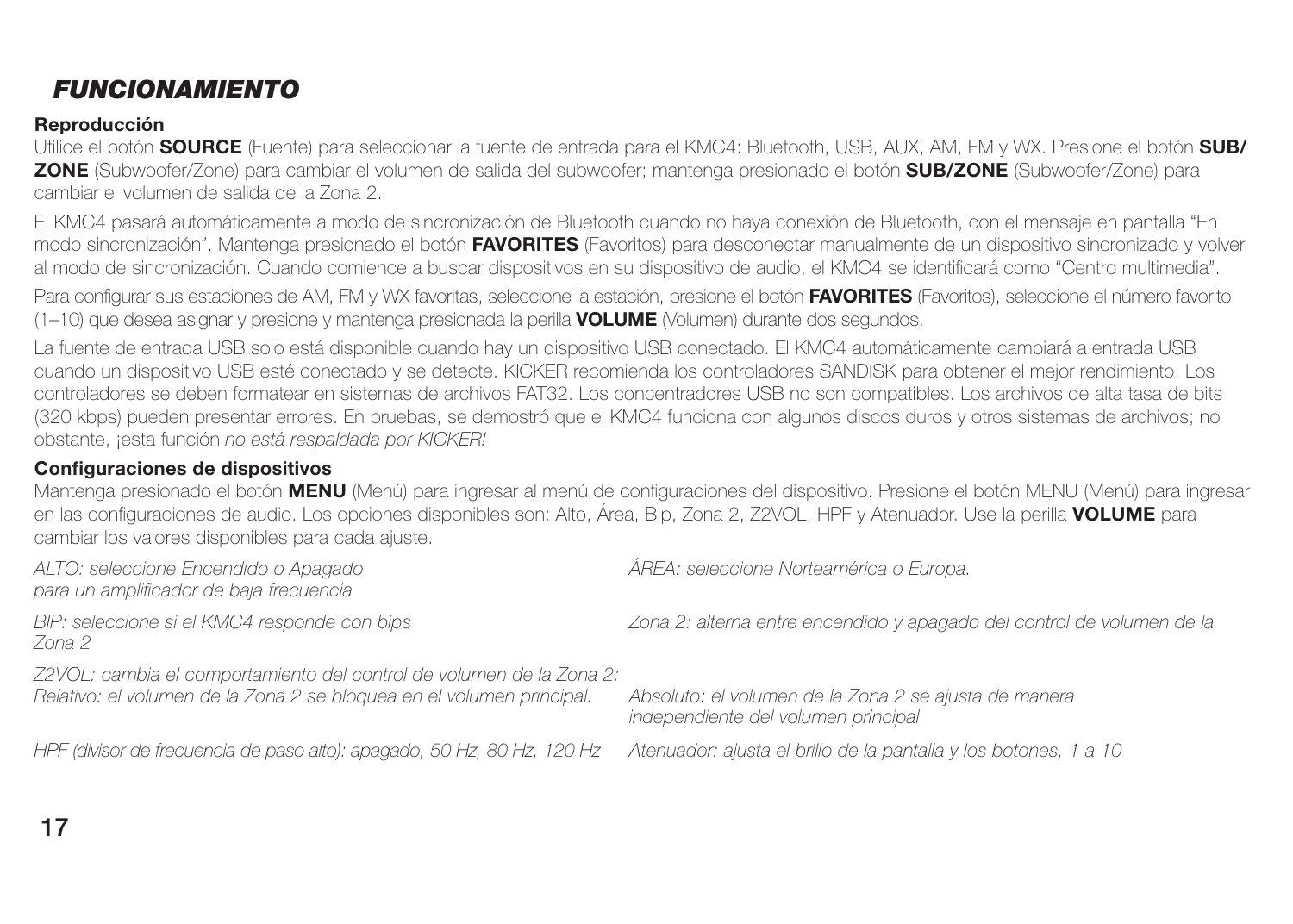#### **Confi guraciones de audio**

Presione el botón **MENU** (Menú) para comenzar a ver las opciones del menú de configuraciones de audio. Presione el botón MENU (Menú) para ingresar en las configuraciones de audio. Las opciones disponibles son: Bajo, Agudo, Balance, Atenuador y Ecualizador. Use la perilla **VOLUME** para cambiar los valores disponibles para cada ajuste.

Ecualizador: seleccione entre configuraciones del ecualizador. Las opciones son Plano, Clásico, Pop, Rock, Apagado y Personalizado

Cuando selecciona Ecualizador Personalizado, presione el botón **MENU** (Menú) para introducir los ajustes de frecuencia personalizados para 60 Hz, 250 Hz, 500 Hz, 1 kHz, 3 kHz y 8 kHz.

## *RESOLUCIÓN DE PROBLEMAS*

Si el KMC4 no funciona, verifique elementos obvios como fusibles fundidos, conexiones de cableado incorrectas o precarias, etc. Si utiliza un amplificador, verifique si se configuraron incorrectamente los interruptores de frecuencia y controles de ganancias, etc.

**¿Sin energía? O** Presione el botón SOURCE/POWER (Fuente/Encendido) y asegúrese de que el KMC4 esté encendido. <sup>@</sup> Verifique que el cable de energía de +12 V, el cable a tierra y el/los fusible(s) tengan energía y estén correctamente conectados.

**¿Salida baja o sin salida? ©** Compruebe el control de balance en el KMC4. © Verifique las conexiones de salida del altavoz. © Reinicie el KMC4. **O** Verifique el volumen de la fuente de audio.

**¿Volumen reducido?** Revierta la conexión del altavoz de positivo a negativo en el/los canal(es) estéreo; si el volumen mejora, el altavoz estaba fuera de fase.

**¿Los botones o el dispositivo no responden?** Vuelva a la configuración de fábrica.

**Configuración de fábrica:** Restablezca el KMC4 a las configuraciones predeterminadas de fábrica manteniendo presionado el botón **PLAY/ PAUSE** (Reproducir/Pausar) por diez segundos.

**¿No se sintonizan estaciones de radio? <sup>O</sup>** Verifique el volumen de la fuente de audio. <sup>O</sup> Verifique que la antena esté correctamente conectada y asegúrese de que la configuración de **AREA** tenga la región correcta.

Si tiene más preguntas sobre la instalación o el funcionamiento de su nuevo producto KICKER, consulte al distribuidor de KICKER autorizado donde lo adquirió. Envíe un correo electrónico a support@kicker.com o llame al Servicio Técnico al (405) 624-8583 si tiene preguntas específicas o si no ha recibido respuestas a sus preguntas.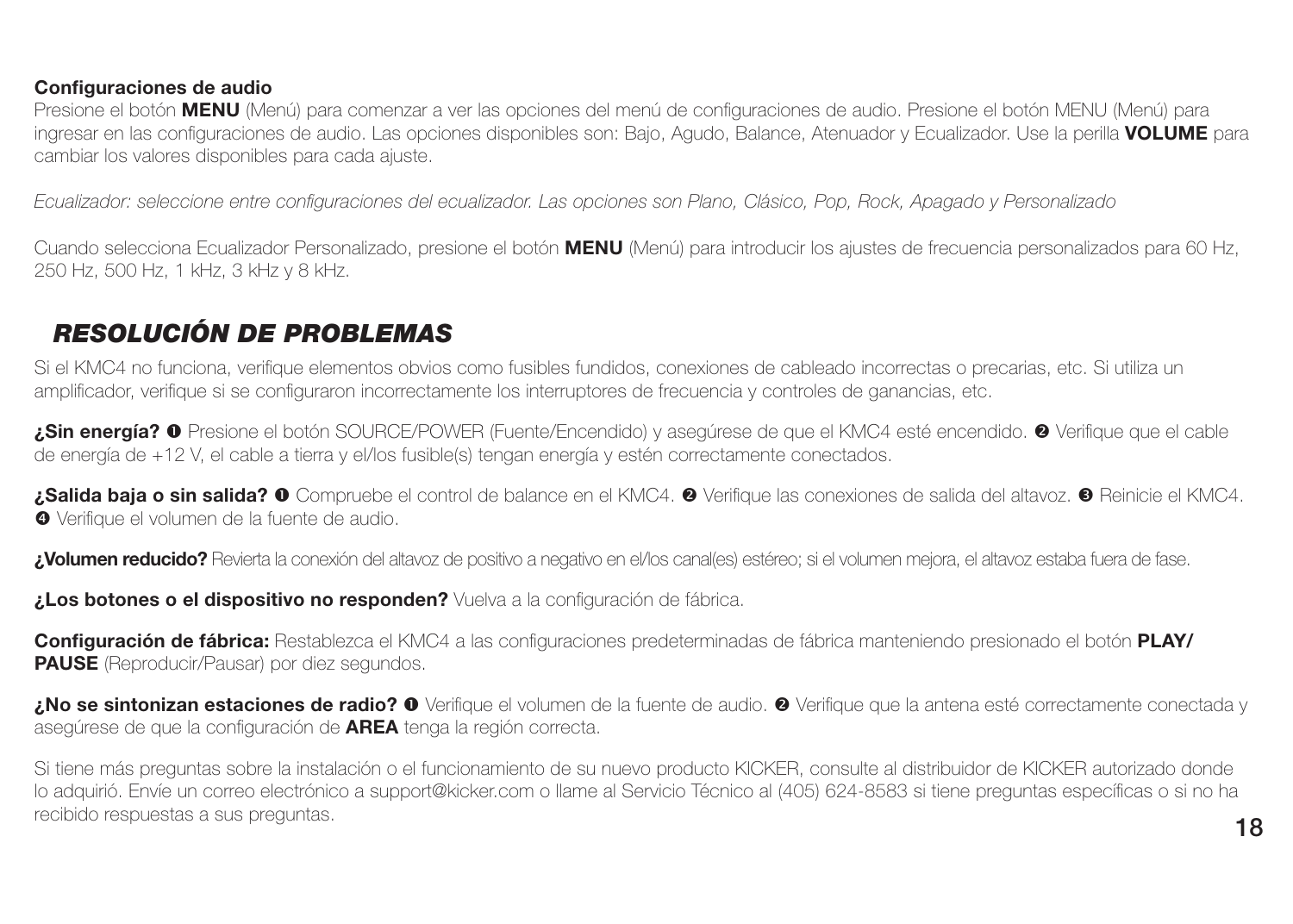## *CARACTÉRISTIQUES*

| Modèle                                                         | KMC4                               |
|----------------------------------------------------------------|------------------------------------|
| Puissance de sortie à 14,4 V, stéréo 2 $\Omega$ , < 10 % THD+N | 38 W x 4                           |
| Puissance de sortie à 14,4 V, stéréo 4 $\Omega$ , < 10 % THD+N | $25W \times 4$                     |
| Réponse en fréquence [Hz]                                      | $20 - 20k$                         |
| Rapport signal sur bruit [dB]                                  | 100                                |
| Sorties pré-amplifiées                                         | Avant, Arrière, Graves, Zone2      |
| Sensibilité d'entrée                                           | 500 mV                             |
| Lecture par liaison USB                                        | MP3/WMA/FLAC/AAC/WAV               |
| Recharge par liaison USB                                       | CC 5 V, 1 A                        |
| Système de fichiers compatible USB                             | FAT32                              |
| Classe IP                                                      | <b>IP66</b>                        |
| Niveau de sortie [V]                                           | $\overline{4}$                     |
| Dimensions externes [po., cm]                                  | $3,5 \times 5,5,8,89 \times 13,97$ |
| Saillie par rapport à la surface de montage [po., cm]          | $1-1/8, 2,86$                      |
| Profondeur totale du montage [po ; cm]                         | 4-3/4, 12.07                       |
| Diamètre du trou de montage [po ; cm]                          | 3, 7, 2                            |

Revendeur KICKER agréé :

Date d'achat :

Numéro de série :

Faites attention à ne pas percer des trous à travers le câblage ou les mécanismes du véhicule. Vous êtes le seul responsable de l'installation du centre multimédia KMC4. Consultez les pages 2 et 3 pour le patron de découpe du trou de fixation

Avant l'installation, vous devriez planifier le placement des entrées USB et auxiliaire, ainsi que de la télécommande KRC12, disponible en option (vendue séparément), pour optimiser la facilité d'emploi et l'esthétique !

Un amplificateur KICKER KXM, une paire de haut-parleurs KICKER KM et quelques câbles KICKER, et vous disposez d'une mise à niveau complète du système qui va dominer ! Les amplificateurs et accessoires KICKER permettent une mise à niveau en un rien de temps. Renseignezvous auprès de votre revendeur sur les mises à niveau d'amplificateurs et de haut-parleurs KICKER pour compléter votre système !

Tous les chiffres relatifs aux spécifications et aux performances sont susceptibles de changer. Veuillez consulter le site **www.kicker.com** pour obtenir les informations les plus récentes.

**AVERTISSEMENT** : Les haut-parleurs KICKER ont la capacité de produire des niveaux sonores pouvant endommager l'ouïe de façon irréversible ! L'augmentation du volume d'un système jusqu'à un niveau présentant une distorsion audible endommage davantage l'ouïe que l'écoute d'un système sans distorsion au même volume. Le seuil de la douleur est toujours le signe que le niveau sonore est trop élevé et risque d'endommager l'ouïe de façon irréversible. Réglez le volume en faisant preuve de bon sens.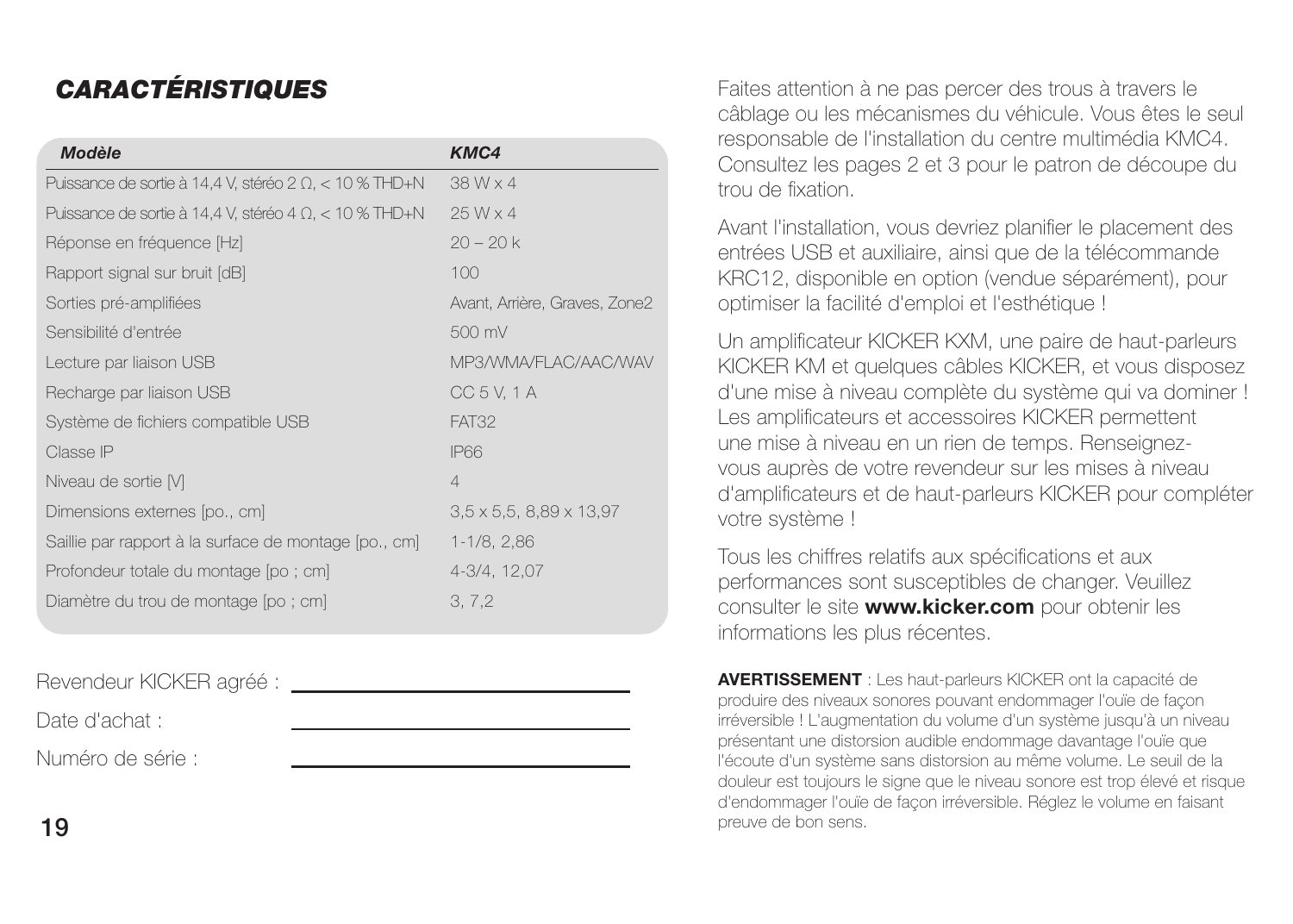## *PRÉSENTATION*

Si la tension de la batterie est faible (<+10,5 V), un message d'avertissement s'affichera à l'écran. Rechargez la batterie pour ne pas vous retrouver bloqué.



REMARQUE : appuyer de façon rapide ou prolongée pour utiliser.

Certaines sources d'entrée ne prennent pas en charge toutes les fonctions.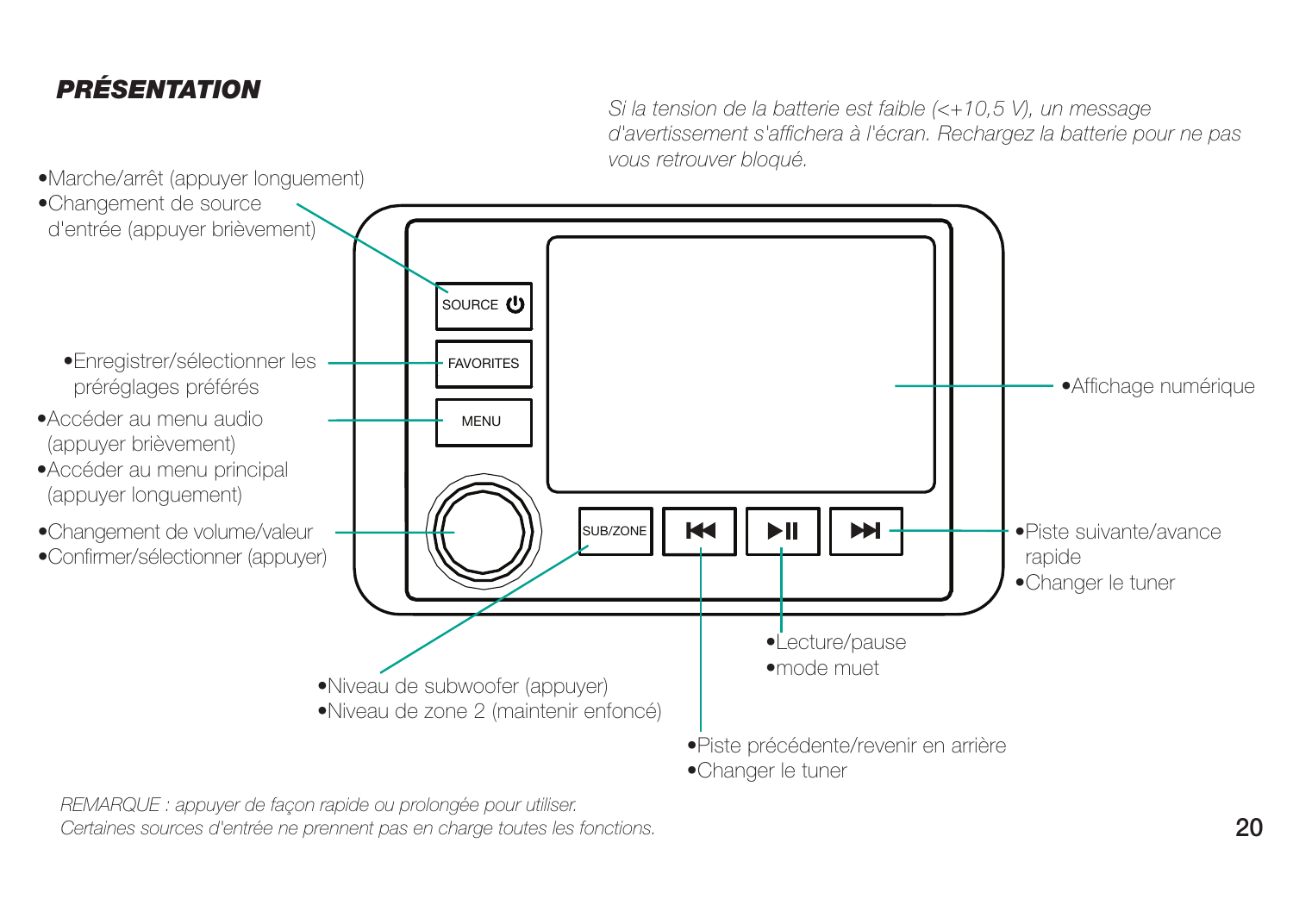

## **21**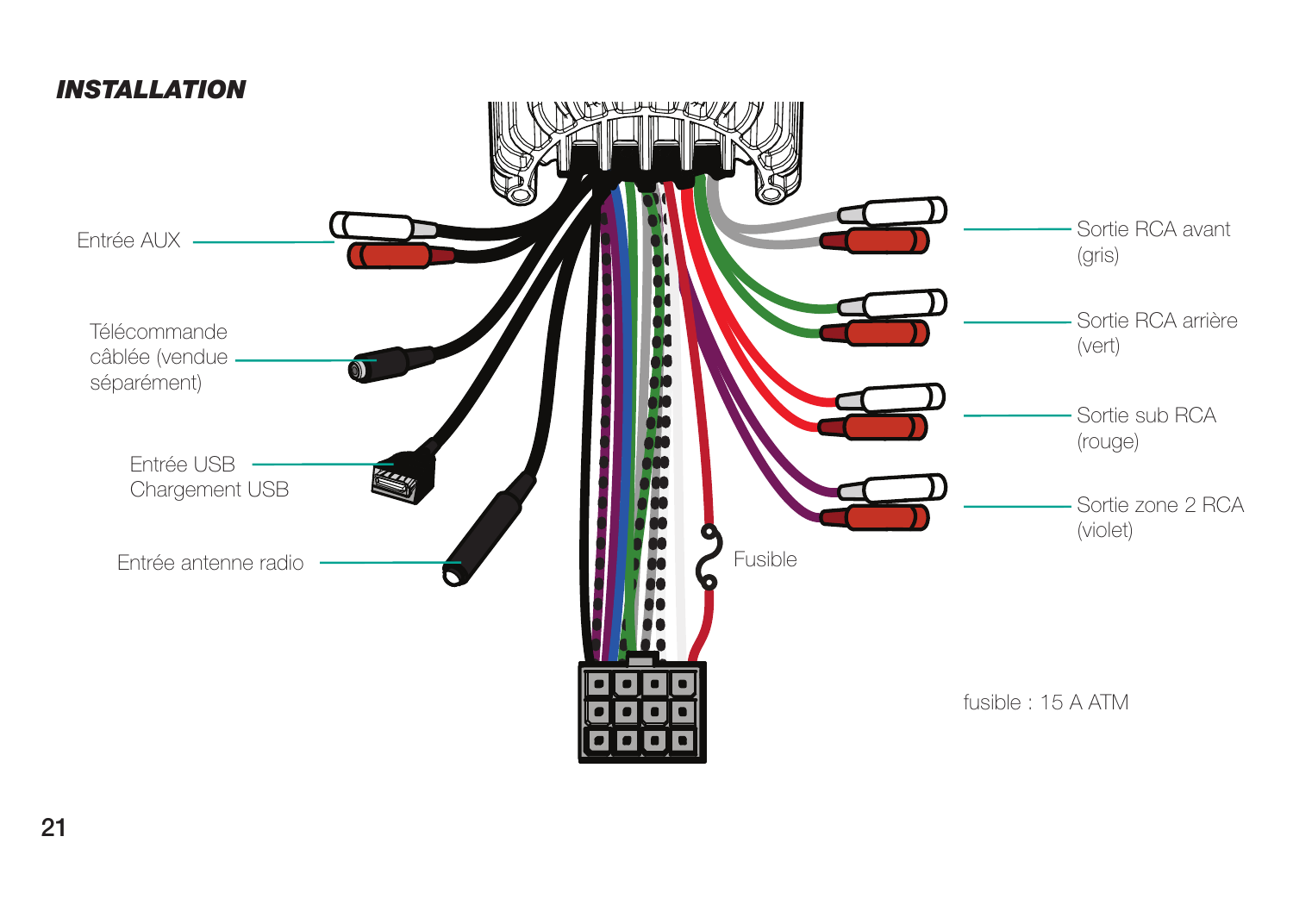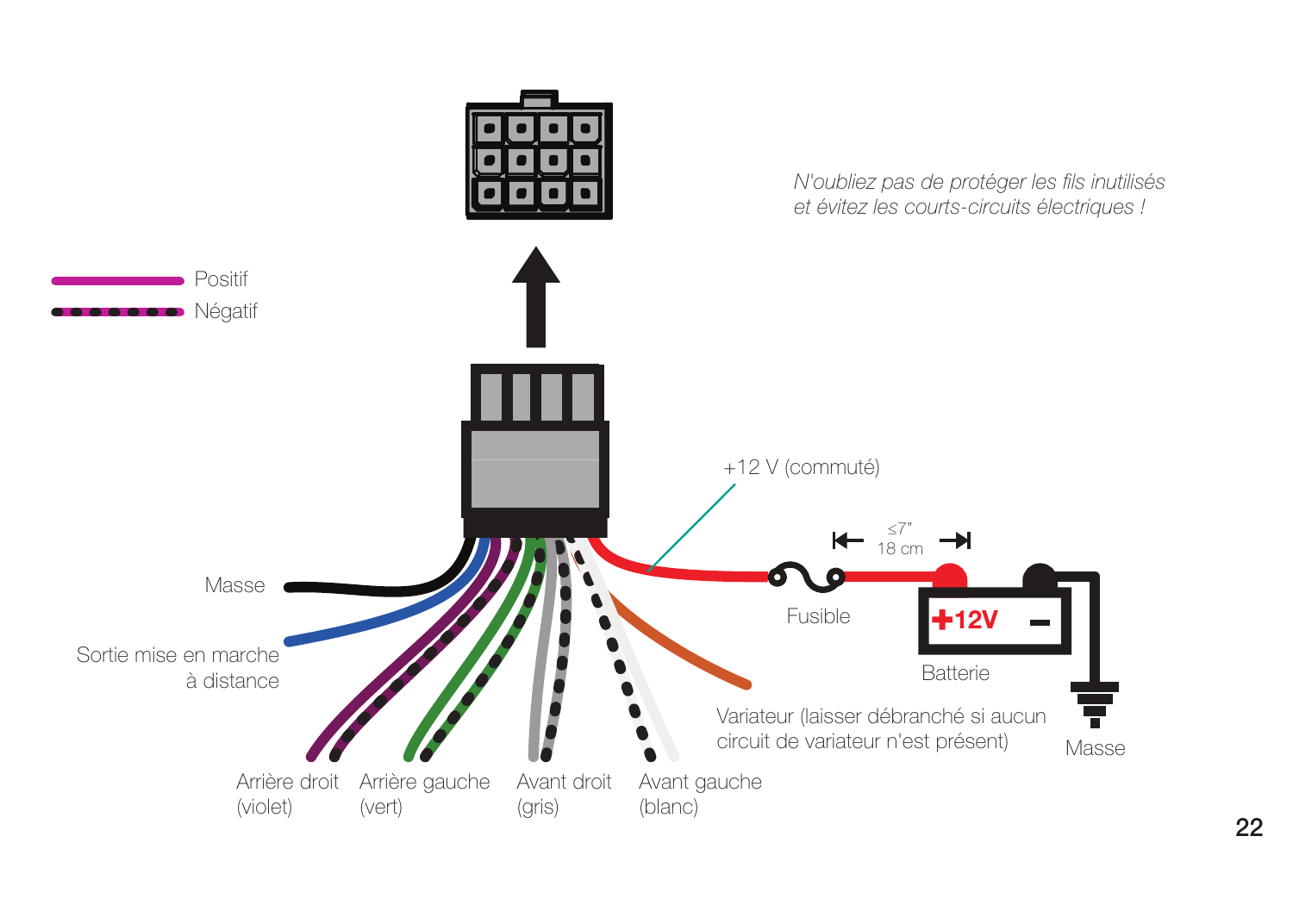- **1.** Retirez le ruban adhésif du joint arrière et fixez-le à l'arrière du KMC4.
- **2.** Fixez minutieusement le KMC4 à la surface de montage en utilisant les vis incluses.
- **3.** Fixez l'anneau de garniture à l'avant du KMC4.

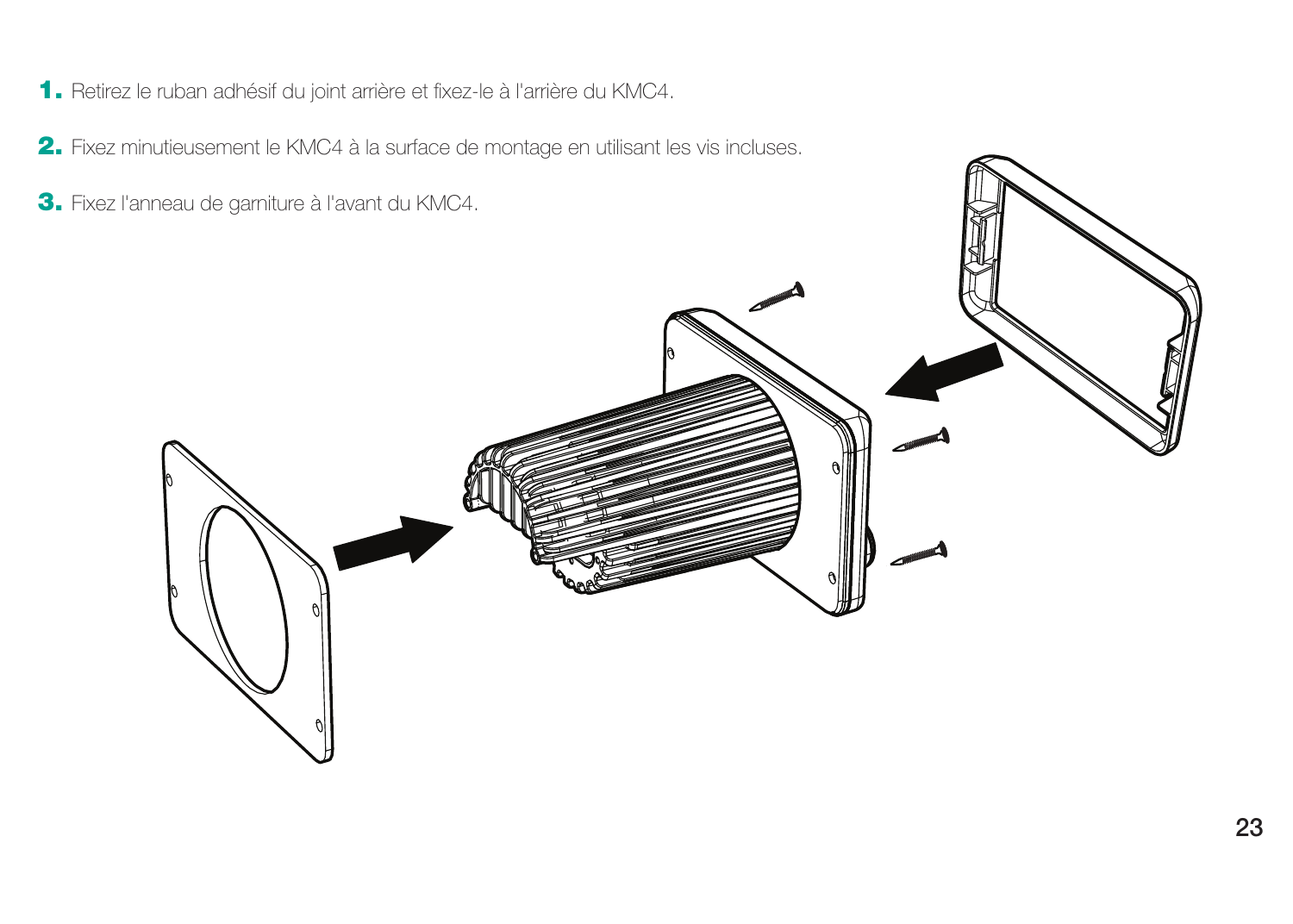## *UTILISATION*

#### **Lecture**

 Utilisez la touche **SOURCE** pour choisir la source d'entrée pour le KMC4 : Bluetooth, USB, AUX, AM, FM et WX. Appuyez sur la touche **SUB/ZONE** pour modifier le volume de sortie du Subwoofer : Maintenez enfoncée la touche **SUB/ZONE** pour modifier le volume de sortie de la Zone2.

Le KMC4 entre automatiquement en mode d'appariement Bluetooth lorsqu'il n'y a pas de connexion Bluetooth, et affiche le message « In Pairing Mode ». Maintenez enfoncée la touche **FAVORITES** pour déconnecter manuellement un dispositif relié et revenir en mode d'appariement. Lorsque vous commencez à scanner avec votre appareil audio pour trouver des périphériques, le KMC4 s'affiche sous la forme « Media Center ».

Configurez des préréglages pour vos stations AM, FM et WX préférées, en sélectionnant la station, en appuyant sur la touche FAVORITES, en sélectionnant le numéro favori (1–10) que vous souhaitez enregistrer puis en maintenant enfoncée la **MOLETTE DE VOLUME** pendant 2 secondes.

La source d'entrée USB est disponible uniquement lorsqu'un périphérique USB est connecté. Le KMC4 passe automatiquement en mode d'entrée USB lorsqu'un périphérique USB est connecté et détecté. KICKER recommande les disques SANDISK pour obtenir une performance optimale. Les disques doivent être formatés au système de fichiers FAT32. Les hubs USB ne sont pas compatibles. Les fichiers à débit binaire élevé (320 kbps) pourront rencontrer des erreurs. Dans des essais, le KMC4 a montré qu'il fonctionnait avec certains disques durs et d'autres systèmes de fichiers, toutefois, cela n'est pas pris en charge par Kicker !

### **Paramètres du dispositif**

Maintenez la touche **MENU** enfoncée pour accéder au menu des paramètres du dispositif. Appuyez sur la touche MENU pour accéder aux paramètres audio. Les paramètres disponibles sont les suivants : Loud, Area, Beep, Zone2, Z2VOL, HPF et Dimmer. Utilisez la **MOLETTE VOLUME** pour modifier chaque paramètre parmi les valeurs possibles.

non l'amplification des fréquences basses

BEEP – choisissez si le KMC4 doit répondre en faisant des bips Zone 2 - active/désactive la commande de volume de la Zone 2.

Z2VOL - modifiez le comportement du contrôle de volume de la Zone 2 :<br>Relative : le volume de la Zone 2 est verrouillé au volume principal.

LOUD – sélectionnez On ou Off pour activer ou AREA – sélectionnez Amérique du Nord ou Europe.

Absolute : le volume de la Zone 2 est réglé indépendamment du volume principal.

HPF - fi ltre passe-haut : OFF, 50Hz, 80Hz, 120Hz Dimmer - règle la luminosité de l'écran et des touches : 0–10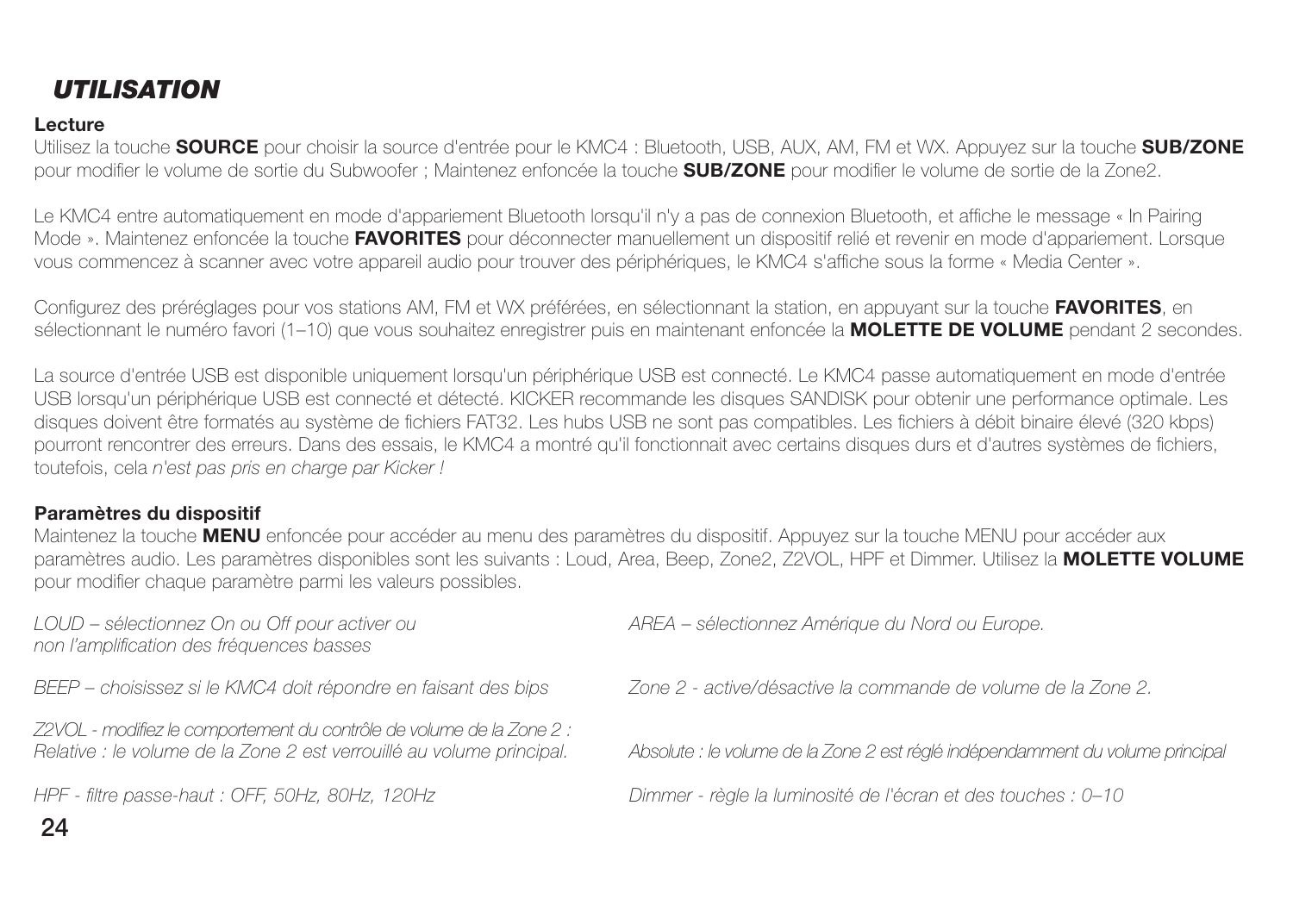### **Réglages audio**

Appuyez sur la touche **MENU** pour accéder au menu des paramètres audio. Appuyez sur la touche MENU pour accéder aux paramètres audio. Les paramètres audio disponibles sont : Bass, Treble, Balance, Fader et EQ. Utilisez la **MOLETTE VOLUME** pour modifier chaque paramètre parmi les valeurs possibles.

EQ – Sélectionnez parmi les préréglages de l'égaliseur : Flat, Classical, Pop, Rock, Off et Custom

Lorsque Custom EQ est sélectionné, appuyez sur la touche **MENU** pour accéder aux ajustements de fréquence personnalisés de 60 Hz, 250 Hz, 500 Hz, 1 kHz, 3 kHz et 8 kHz.

## *GUIDE DE DÉPANNAGE*

Si votre KMC4 ne fonctionne apparemment pas, commencez par vérifier les choses triviales, comme les fusibles, si les connexions de câblage sont correctement effectuées, etc. Si vous utilisez un amplificateur, vérifiez que les commutateurs du filtre passif et les commandes de gain sont correctement configurés, etc.

Pas d'alimentation ? <sup>O</sup> Appuyez sur la touche SOURCE/POWER et vérifiez que le KMC4 est bien activé. <sup>O</sup> Vérifiez le câble d'alimentation +12 V, le câble de mise à la terre et le(s) fusible(s) pour contrôler l'alimentation et la connexion.

Pas de sortie ou sortie faible ? O vérifiez la commande de balance sur le KMC4. **©** Vérifiez les connexions de sortie des enceintes. **©** Mettez le KMC4 sous tension. <sup>O</sup> Vérifiez le volume de la source audio.

**Volume réduit ?** Inversez le positif et le négatif de la connexion du haut-parleur fautif sur les canaux stéréo. Si le volume s'améliore, c'est que le hautparleur était déphasé.

Les touches/le dispositif ne réagissent pas ? Effectuez une réinitialisation des paramètres d'usine.

**Réinitialisation aux réglages d'usine :** Réinitialisez le KMC4 aux paramètres d'usine par défaut en appuyant et en maintenant enfoncée la touche **PLAY/PAUSE** pendant 10 secondes.

Pas de réception des stations radio ? <sup>O</sup> Vérifiez le volume de la source audio. <sup>*O*</sup> Vérifiez que l'antenne soit bien connectée et assurez-vous que le paramètre **AREA** dans le menu soit réglé sur la région adaptée.

Pour toute autre question concernant l'installation ou sur l'utilisation de votre nouveau produit KICKER, consultez le revendeur KICKER agréé auprès duquel vous avez effectué votre achat. Envoyez un e-mail à support@kicker.com ou appelez les services techniques au +1 405-624-8583 pour toute question spécifique ou sans réponse.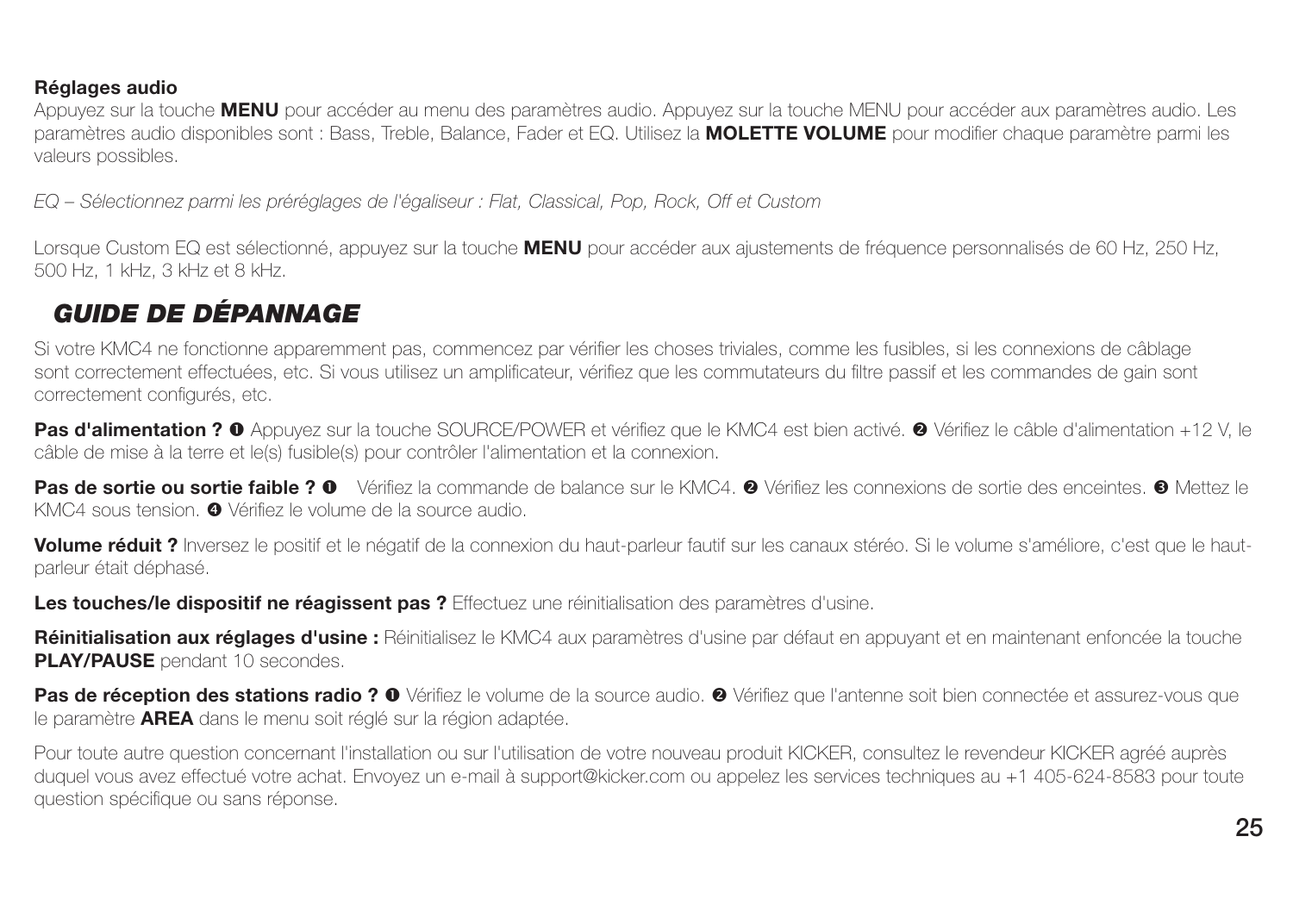## *SPEZIFIKATIONEN*

| <b>Modell</b>                                        | KMC4                                   |
|------------------------------------------------------|----------------------------------------|
| Ausgangsleistung bei 14,4 V, 2 Ω Stereo, <10 % THD+N | 38 W x 4                               |
| Ausgangsleistung bei 14,4 V, 4 Ω Stereo, <10 % THD+N | $25W \times 4$                         |
| Frequenzgang [Hz]                                    | $20 - 20k$                             |
| Signal-Rausch-Abstand [dB]                           | 100                                    |
| Pre-Amp-Ausgänge                                     | vome, hinten, Sub, Zone2               |
| Eingangsempfindlichkeit                              | 500 mV                                 |
| USB-Wiedergabe                                       | MP3/WMA/FLAC/AAC/WAV                   |
| USB-Ladekabel                                        | DC 5 V. 1 A                            |
| USB-kompatibles Dateisystem                          | FAT32                                  |
| IP-Klasse                                            | <b>IP66</b>                            |
| Line-Out-Pegel M                                     | $\overline{4}$                         |
| Abmessungen Außenkante [in, cm]                      | $3,5 \times 5,5$ , $8,89 \times 13,97$ |
| Überstand von Einbaufläche [in, cm]                  | 1-1/8, 2,86                            |
| Gesamteinbautiefe [in, cm]                           | 4-3/4, 12.07                           |
| Einbaudurchmesser [in; cm]                           | 3, 7, 62                               |

KICKER-Vertragshändler:

Kaufdatum:

Seriennummer:

Achten Sie darauf, nicht in die Verkabelung oder den Mechanismus des Fahrzeugs zu bohren. Der Einbau des KMC4 Media Center unterliegt allein Ihrer Verantwortung. Auf S. 2 - 3 fi nden Sie eine Schablone für die Einbauöffnung.

Für eine einfachere Installation und ein optimales Aussehen raten wir Ihnen, vor dem Einbau die Anordnung von USB und AUX-Eingängen sowie der optionalen KRC12-Fernbedienung (separat erhältlich) zu planen.

Mit einem KICKER KXM Verstärker, einem Paar KICKER KM Lautsprechern und den passenden KICKER Kabeln erhalten Sie ein unschlagbares Upgrade für Ihr System! Mit KICKER Verstärkern und Zubehör wird das Upgrade zum Kinderspiel. Fragen Sie Ihren Händler nach KICKER Verstärker- und Lautsprecher-Upgrades, um Ihr System abzurunden!

Änderungen der technischen Daten und Leistungswerte vorbehalten. Bitte besuchen Sie unsere Webseite unter **www.kicker.com**, um die aktuellsten Informationen zu erhalten.

**WARNUNG:** KICKER-Produkte können einen Schallpegel erzeugen, der zu permanenten Gehörschäden führen kann! Wenn Sie das System so weit aufdrehen, dass eine hörbare Verzerrung eintritt, schädigen Sie Ihre Ohren mehr, als wenn Sie bei gleicher Lautstärke einem unverzerrten System zuhören. Sollten Sie beim Zuhören Schmerzen empfinden, deutet dies darauf hin, dass die Lautstärke zu hoch ist und Sie Ihr Gehör nachhaltig schädigen könnten. Bitte verlassen Sie sich bei der Einstellung der Lautstärke auf Ihren gesunden Menschenverstand.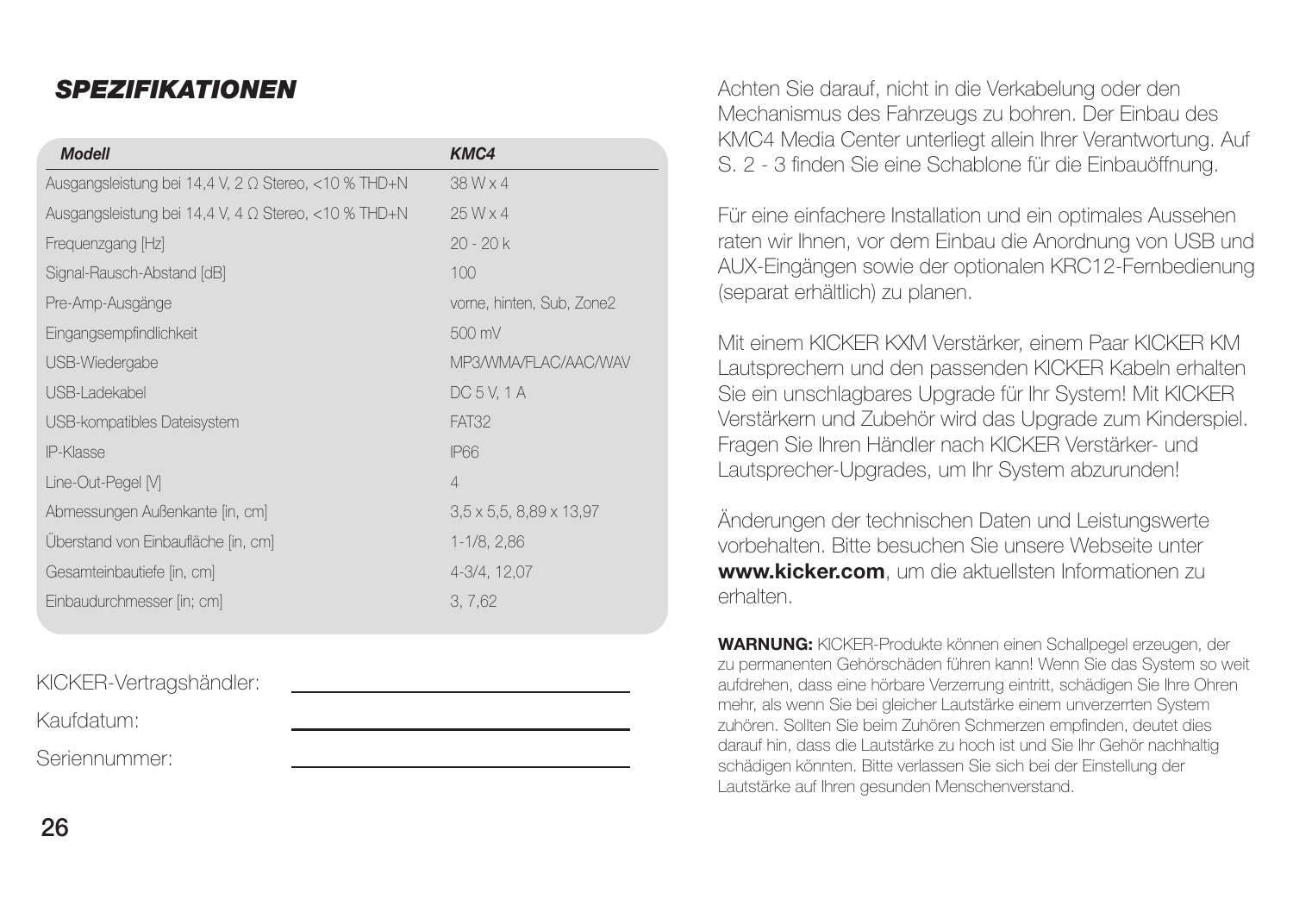## *ÜBERSICHT*

•An/Aus (lange drücken)

Bei niedriger Batteriespannung (< +10,5 V) wird auf dem Bildschirm eine Meldung angezeigt. Durch das Aufladen des Akkus können Blockaden und Aussetzer vermieden werden.



HINWEIS: Betrieb mit kurzem und längerem Tastendruck. Bestimmte Eingangsquellen unterstützen nicht alle Funktionen.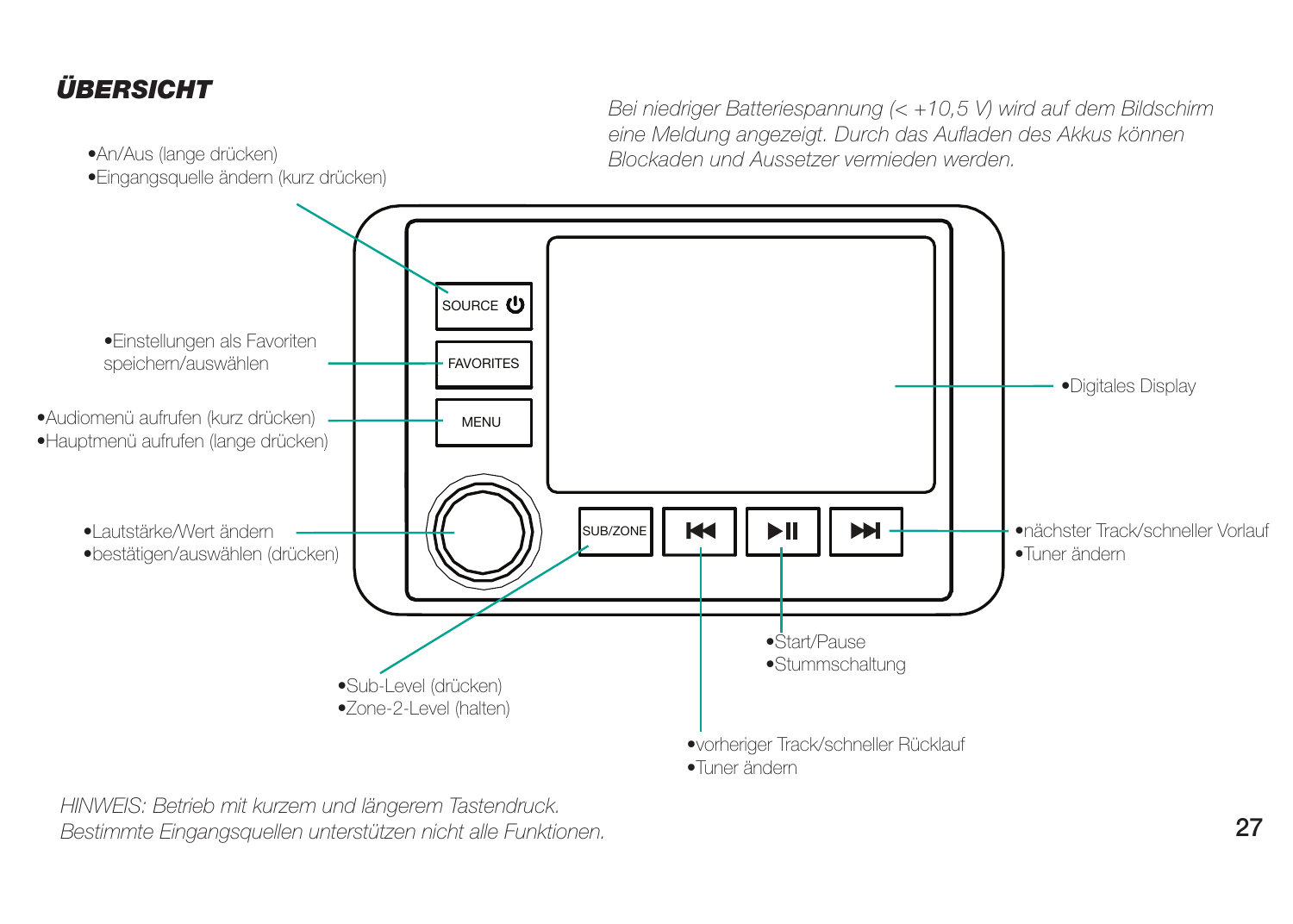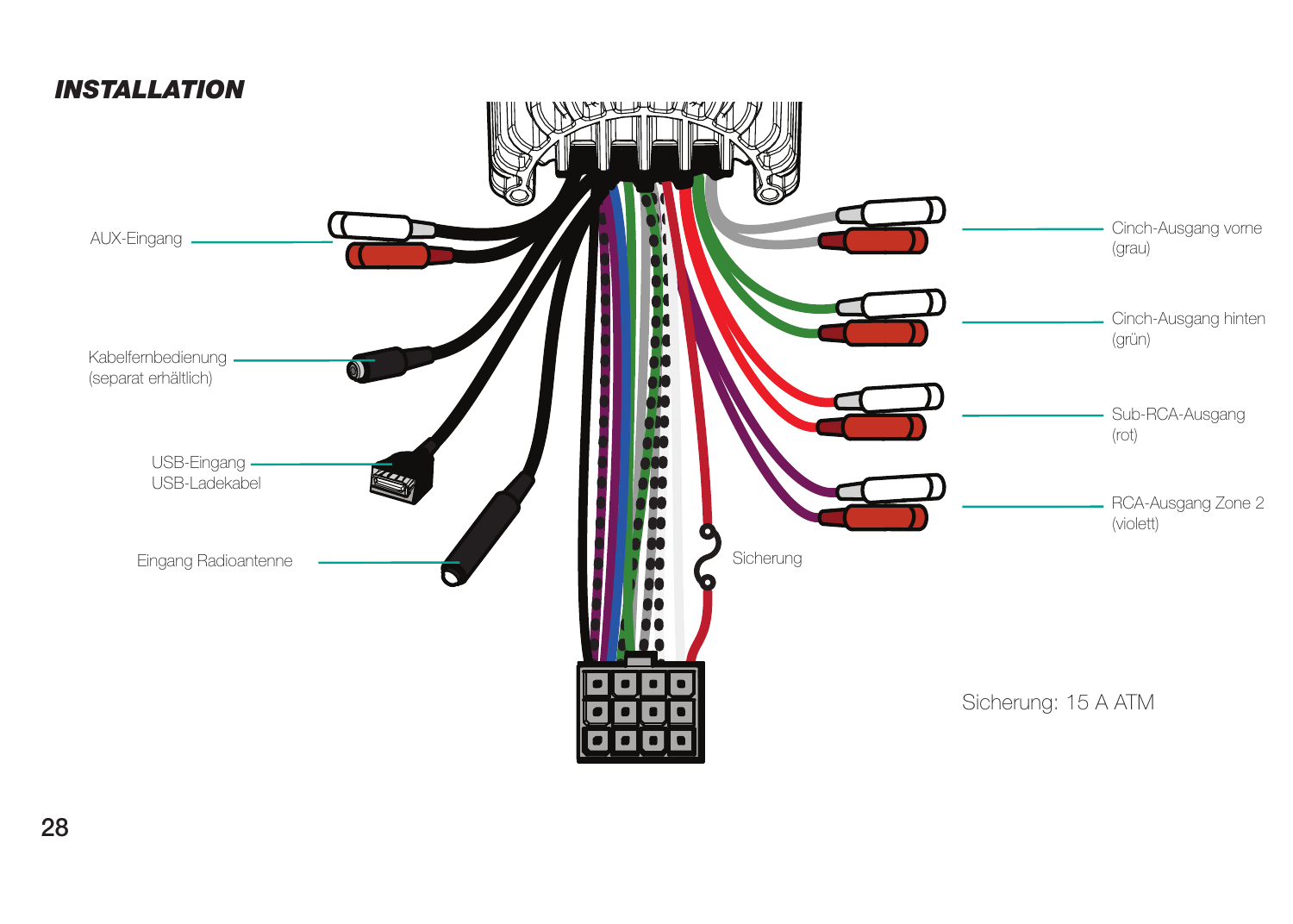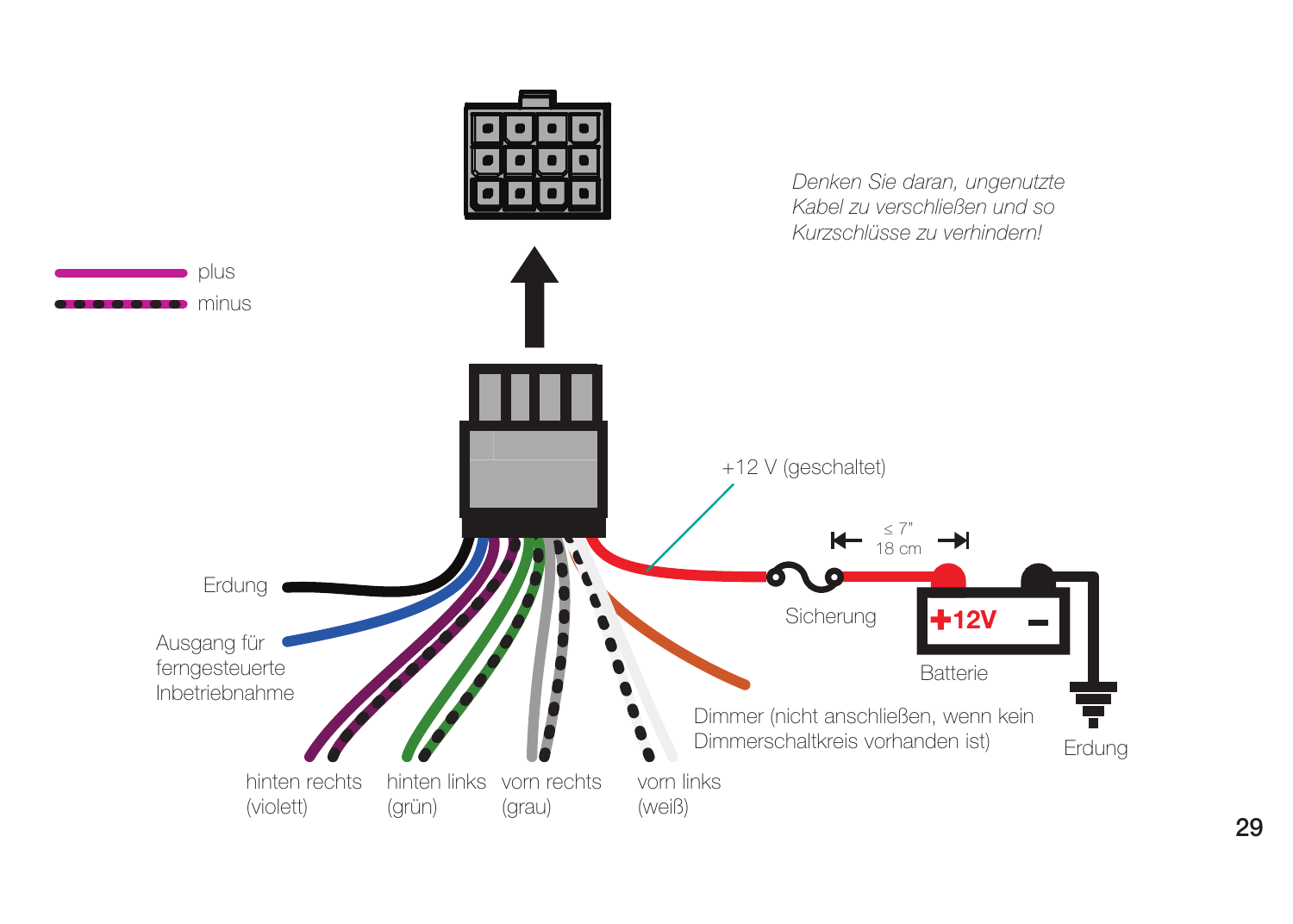- **1.** Entfernen Sie den Kleber von der hinteren Dichtung und bringen Sie die auf der Rückseite des KMC4 an.
- 2. Befestigen Sie den KMC4 mit den mitgelieferten Schrauben sicher an der Montagefläche.
- **3.** Befestigen Sie den Außenring durch Einrasten an der Vorderseite des KMC4.

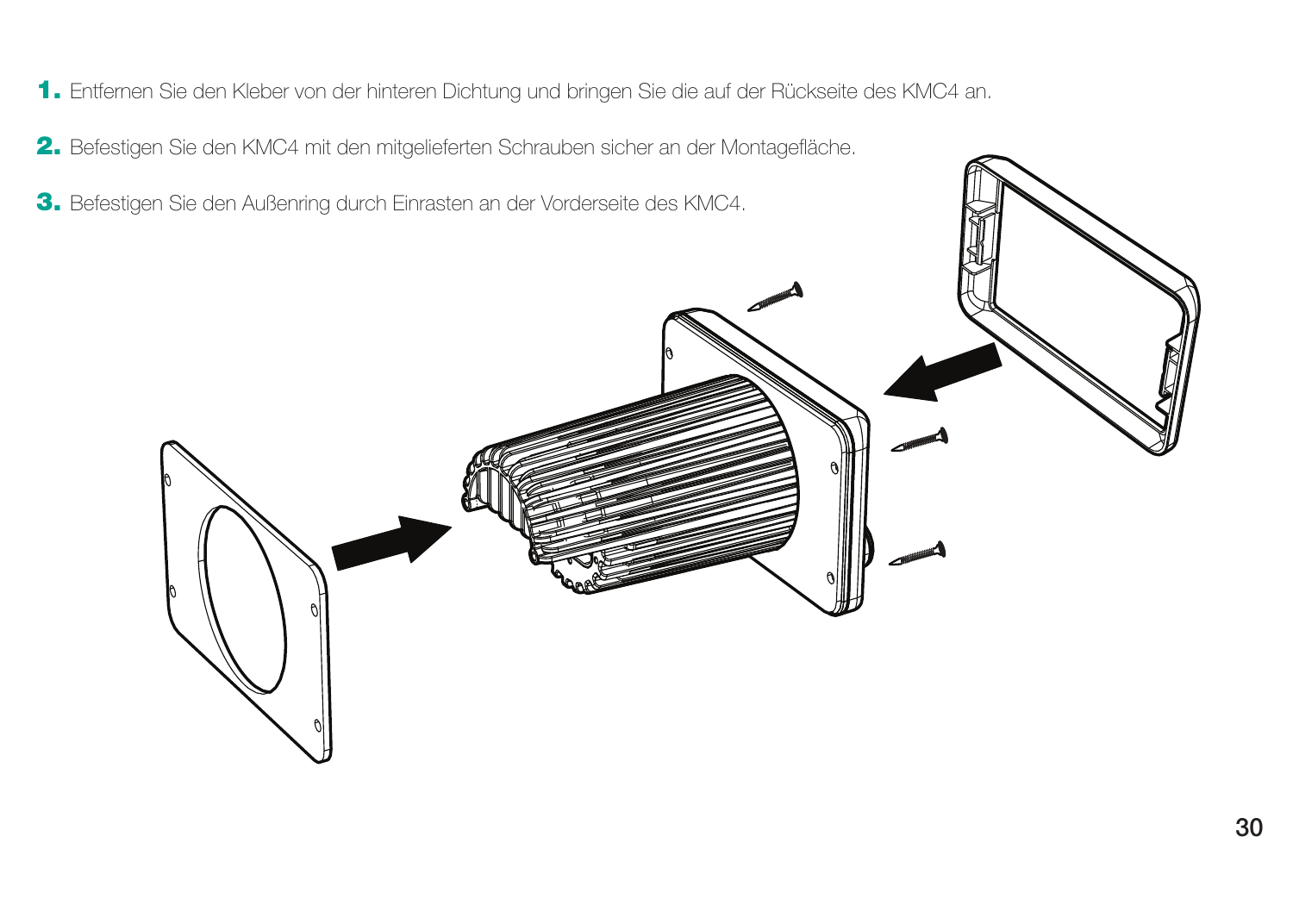#### *BETRIEB*

### **Wiedergabe**

Nutzen Sie die Taste **SOURCE**, um die Eingangsquelle für den KMC4 zu wählen: Bluetooth, USB, AUX, AM, FM und WX. Drücken Sie die Taste **SUB/ZONE**, um die Lautstärke des Subwoofers zu ändern; halten Sie die Taste **SUB/ZONE** gedrückt, um die Lautstärke für Zone 2 zu ändern.

Sollte keine Bluetooth-Verbindung verfügbar sein, so schaltet der KMC4 automatisch in den Bluetooth-Pairing-Modus und das Display meldet "In Pairing Mode". Halten Sie die Taste **FAVORITES** gedrückt, um die Verbindung zu einem gekoppelten Gerät zu unterbrechen und zum Pairing-Modus zurückzukehren. Sollten Sie auf Ihrem Audiogerät nach anderen Geräten suchen, so erscheint der KMC4 dort als "Media Center".

Stellen Sie Favoriten für Ihre Lieblingssender auf den Frequenzbändern AM, FM und WX ein, indem Sie den Sender auswählen, die Taste **FAVORITES** drücken, die Ziffer für den Favoriten, den Sie einstellen wollen, wählen (1 - 10) und den **LAUTSTÄRKEREGLER** zwei Sekunden lang gedrückt halten.

Der USB-Eingang steht nur dann als Eingangsquelle zur Verfügung, wenn ein USB-Gerät angeschlossen ist. Wenn ein USB-Gerät angeschlossen wird, schaltet der KMC4 automatisch auf USB-Eingang. Für die beste Leistung empfiehlt KICKER SANDISK-Speichermedien. Speichermedien müssen als FAT16-Dateisystem formatiert sein. USB-Hubs sind nicht kompatibel. Bei Dateien mit hohen Datenraten (320 kbps) können Fehler auftreten. In Tests funktionierte der KMC4 auch mit verschiedenen Festplattenlaufwerken und anderen Dateisystemen; dies wird allerdings von KICKER nicht unterstützt!

### **Geräteeinstellungen**

Drücken Sie die Taste **MENU**, um das Menü der Geräteeinstellungen aufzurufen. Drücken Sie die Taste MENU, um die Audioeinstellung einzugeben. Die verfügbaren Einstellungen sind: Loud, Area, Beep, Zone2, Z2VOL, HPF und Dimmer. Verwenden Sie den **LAUTSTÄRKEREGLER**, um die Werte der jeweiligen Einstellung zu ändern.

| LOUD - schaltet eine Verstärkung der niedrigen Frequenzen ein oder aus                                                                       | AREA - wählt die Region Nordamerika oder Europa aus                                   |
|----------------------------------------------------------------------------------------------------------------------------------------------|---------------------------------------------------------------------------------------|
| BEEP - legt fest, ob der KMC4 mit einem Piepton reagiert                                                                                     | Zone 2 - schaltet den Lautstärkeregler für Zone 2 ein/aus                             |
| Z2VOL – ändert das Verhalten der Lautstärkeregelung für Zone 2:<br>Relative: Die Lautstärke für Zone 2 ist an die Hauptlautstärke gekoppelt. | Absolute: Die Lautstärke für Zone 2 wird unabhängig von der Hauptlautstärke geregelt. |
| HPF - Hi-Pass-Crossover: OFF, 50 Hz, 80 Hz, 120 Hz                                                                                           | Dimmer - Einstellen der Helligkeit von Bildschirm und Tastenbeleuchtung: 1 - 10       |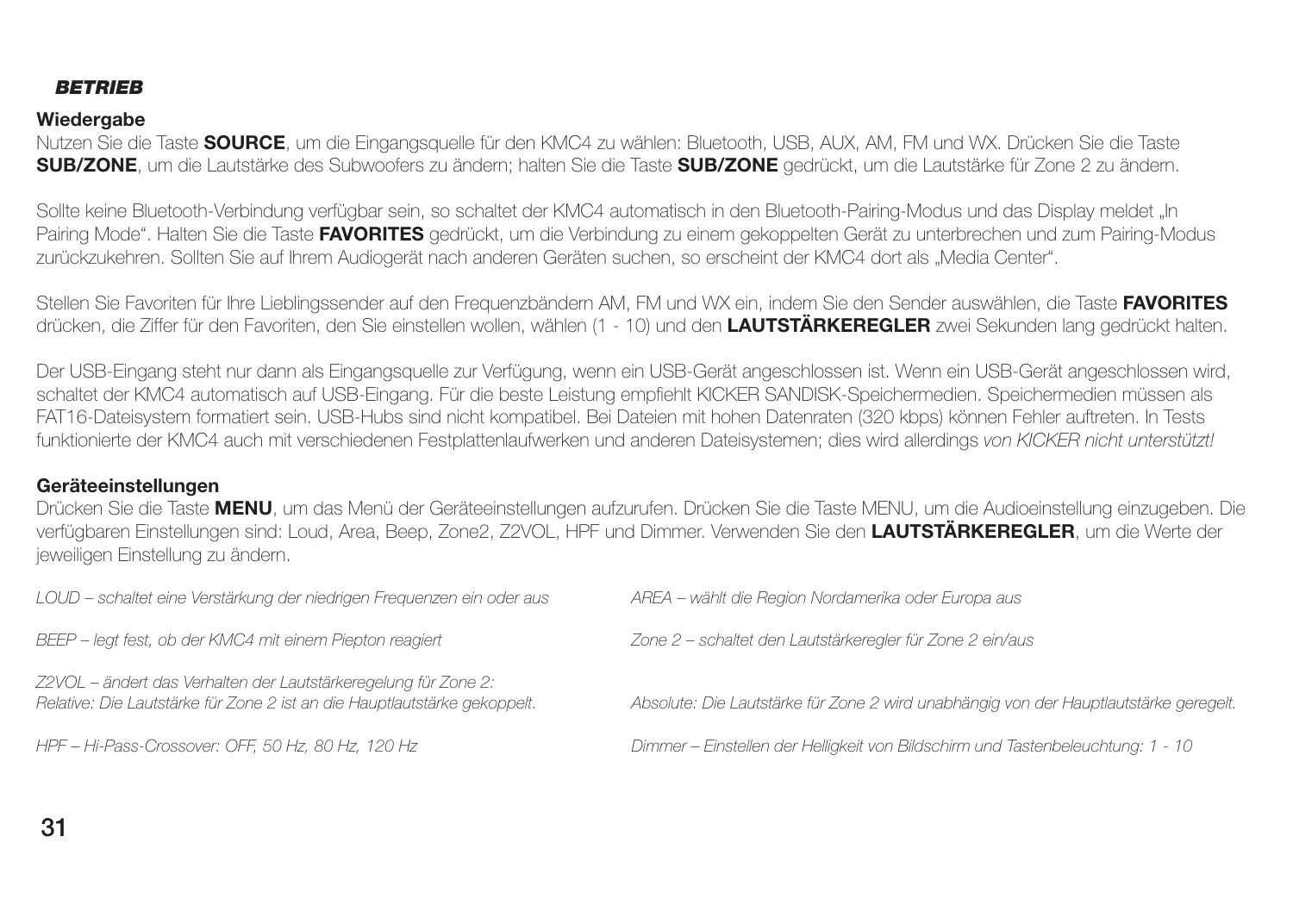#### **Audioeinstellungen**

Drücken Sie die Taste **MENU**, um das Menü der Audioeinstellungen durchzugehen. Drücken Sie die Taste MENU, um die Audioeinstellung einzugeben. Die verfügbaren Audioeinstellungen sind: Bass, Treble, Balance, Fader und EQ. Verwenden Sie den **LAUTSTÄRKEREGLER**, um die Werte der jeweiligen Einstellung zu ändern.

EQ – wechselt zwischen verschiedenen Equalizer-Presets: Flat, Classical, Pop, Rock, Off und Custom

Wenn Custom EQ ausgewählt wurde, drücken Sie die Taste **MENU**, um die eigenen Änderungen der Frequenz für 60 Hz, 250 Hz, 500 Hz, 1 kHz, 3 kHz und 8 kHz vorzunehmen.

## *FEHLERSUCHE*

Sollte Ihr KMC4 nicht funktionieren, so prüfen Sie zunächst naheliegende Gründe wie durchgebrannte Sicherungen, fehlerhafte oder falsche Kabelverbindungen usw. Sollten Sie einen Verstärker verwenden, prüfen Sie, ob ein Umschalter oder die Lautstärke usw. falsch eingestellt sind.

**Kein Strom?**Drücken Sie die Taste SOURCE/POWER und stellen Sie sicher, dass der KMC4 eingeschaltet ist. Prüfen Sie das +12-V-Kabel, das Erdungskabel und die Sicherung(en) auf Strom und korrekten Anschluss.

Keine oder geringe Ausgangsleistung? OPrüfen Sie den Balance-Regler des KMC4. OPrüfen Sie die Ausgangsverbindungen der Lautsprecher. OSchalten Sie den KMC4 aus und wieder ein. <sup>Op</sup>rüfen Sie die Lautstärke der Audioquelle.

**Geringe Lautstärke?** Tauschen Sie bei den Lautsprecheranschlüssen die Stereokanäle von positiv gegen negativ aus; sollte die Lautstärke sich erhöhen, so war der Lautsprecher phasenverschoben.

**Tasten reagieren nicht/Gerät reagiert nicht?** Setzen Sie das Gerät auf die Werkseinstellungen zurück.

**Standardeinstellungen zurücksetzen:** Sie können den KMC4 auf die Werkseinstellungen zurücksetzen, indem Sie die Taste **PLAY/PAUSE** zehn Sekunden lang gedrückt halten.

**Radioempfänger werden nicht empfangen?** Prüfen Sie die Lautstärke der Audioquelle. Prüfen Sie, ob die Antenne korrekt angeschlossen ist, und stellen Sie sicher, dass die **AREA**-Einstellungen im Menü für die richtige Region gewählt wurden.

Falls Sie weitere Fragen zu Installation oder zum Betrieb Ihres neuen KICKER Produkts haben, wenden Sie sich an Ihren KICKER Vertragshändler. Bei spezifi schen oder offenen Fragen senden Sie bitte eine E-Mail an support@kicker.com oder kontaktieren Sie den technischen Support telefonisch unter (405) 624-8583.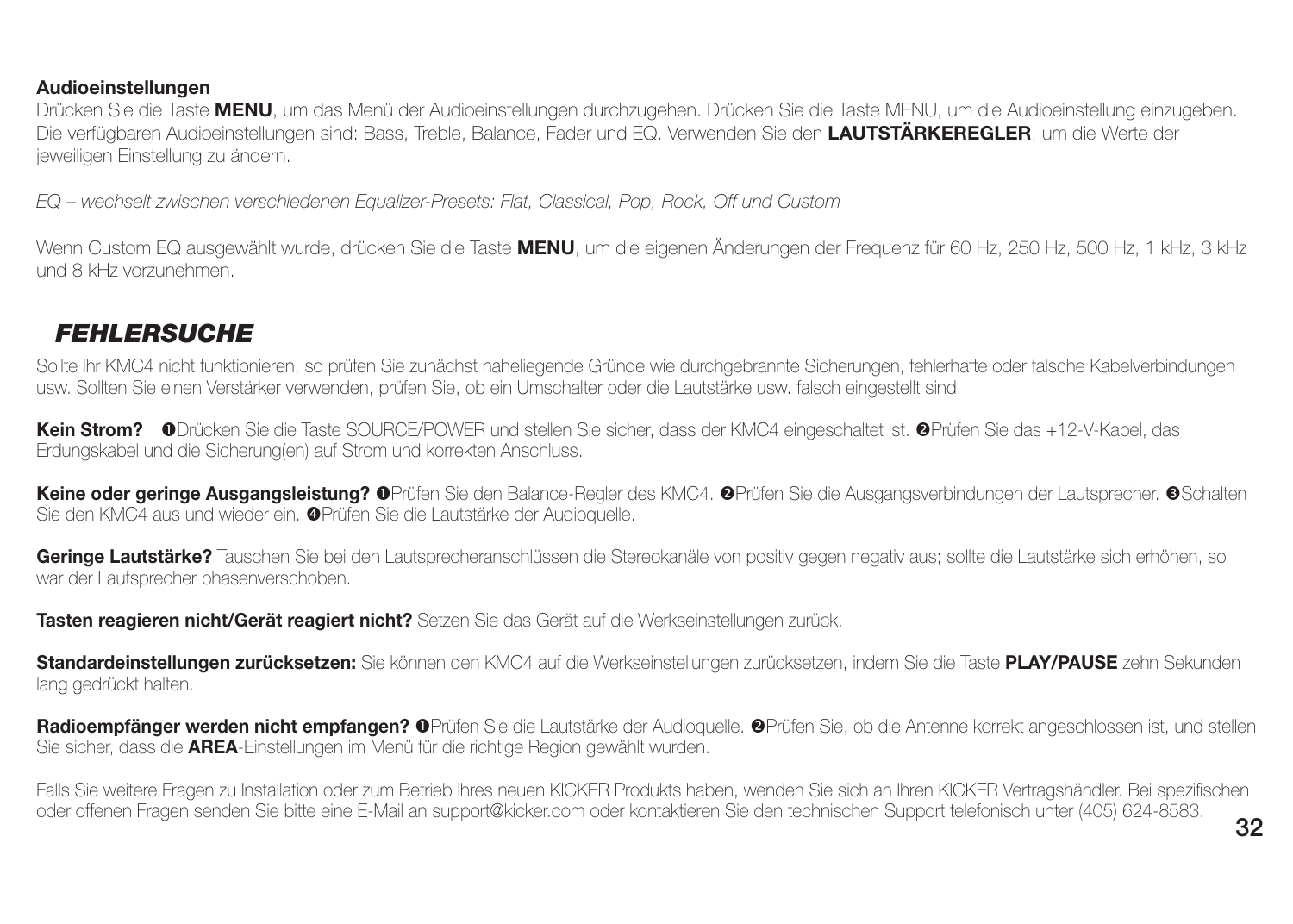## *ELECTRONICS LIMITED WARRANTY*

When purchased from an Authorized KICKER Dealer, KICKER warrants this product to be free from defects in material and workmanship under normal use for a period of TWO (2) YEARS from date of original purchase with receipt. If this product is identified as "Refurbished" or "B Goods", the warranty is limited to a period of THREE (3) MONTHS from the date of original purchase. In all cases you must have the original receipt. Should service be necessary under this warranty for any reason due to manufacturing defect or malfunction during the warranty period, KICKER will repair or replace (at its discretion) the defective merchandise with equivalent merchandise. Warranty replacements may have cosmetic scratches and blemishes. Discontinued products may be replaced with more current equivalent products. This warranty is valid only for the original purchaser and is not extended to owners of the product subsequent to the original purchaser. Any applicable implied warranties are limited in duration to a period of the express warranty as provided herein beginning with the date of the original purchase at retail, and no warranties, whether express or implied, shall apply to this product thereafter. Some states do not allow limitations on implied warranties; therefore, these exclusions may not apply to you. This warranty gives you specifi c legal rights; however you may have other rights that vary from state to state.

#### **WHAT TO DO IF YOU NEED WARRANTY OR SERVICE:**

 Defective merchandise should be returned to your local Authorized Stillwater Designs (KICKER) Dealer for warranty service. Assistance in locating an Authorized Dealer can be found at www.kicker.com or by contacting Stillwater Designs directly. You can confirm that a dealer is authorized by asking to see a current authorized dealer window decal.

If it becomes necessary for you to return defective merchandise directly to Stillwater Designs (KICKER), call the KICKER Customer Service Department at (405) 624-8510 for a Return Merchandise Authorization (RMA) number. Package only the defective items in a package that will prevent shipping damage, and return to:

#### **Stillwater Designs, 3100 North Husband St, Stillwater, OK 74075**

The RMA number must be clearly marked on the outside of the package. Please return only defective components. The return of functioning items increases your return freight charges. Non-defective items will be returned freightcollect to you. For example, if a subwoofer is defective, only return the defective subwoofer, not the entire enclosure. Include a copy of the original receipt with the purchase date clearly visible, and a "proof-of-purchase" statement listing the Customer's name, Dealer's name and invoice number, and product purchased. Warranty expiration on items without proof-of-purchase will be determined from the type of sale and manufacturing date code. Freight must be prepaid; items sent freight-collect, or COD, will be refused.

#### **WHAT IS NOT COVERED?**

This warranty is valid only if the product is used for the purpose for which it was designed. It does not cover:

Damage due to improper installation installation of the component of the Subsequent damage Subsequent Damage to the components.<br>Desiliers damaged due to amalifier clipping or distortion from the Health Damage to the Subsec Speakers damaged due to amplifier distortion Return shipping on non-defective items Service performed due to a<br>Speakers damaged by anyone of the stortion of the Service of the Service of the Service performed by anyone of Any cost or expense related to the removal or reinstallation of product Products with tampered or missing barcode labels Products with tampered or missing serial Products with tampered or missing serial numbers Products or Products returned without a Return Merchandise Authorization (RMA) number Items previously repaired or modified by any unauthorized repair facility Damage caused by exposure to moisture, excessive heat, chemical cleaners, and/or UV radiation

Damage through negligence, misuse, accident or abuse. Repeated returns for the same damage may be considered abuse

#### **HOW LONG WILL IT TAKE?**



KICKER strives to maintain a goal of one week turnaround for all electronics (amplifiers, crossovers, equalizers, etc.) returns. Delays may be incurred if lack of replacement inventory or parts is encountered. Failure to follow these steps may void your warranty. Any questions can be directed to the KICKER Customer Service Department at (405) 624-8510. Contact your International KICKER dealer or distributor concerning specifi c procedures for your country's warranty policies.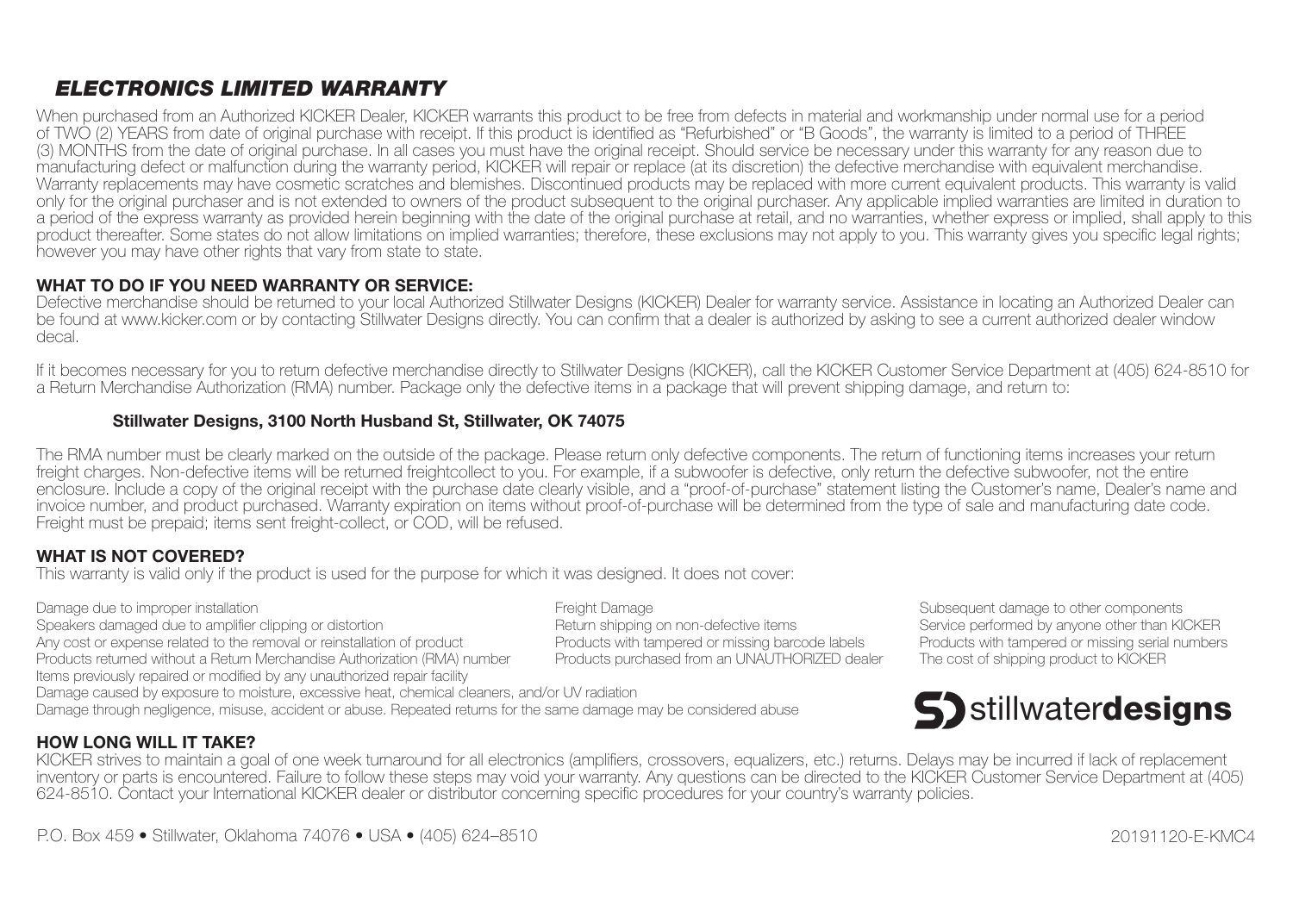## *INTERNATIONAL WARRANTY*

Contact your International Kicker dealer or distributor concerning specific procedures for your country's warranty policies.

Our goods come with guarantees that cannot be excluded under the **Australian Consumer Law**. You are entitled to a replacement or refund for a major failure and for compensation for any other reasonably foreseeable loss or damage. You are also entitled to have the goods repaired or replaced if the goods fail to be of acceptable quality and the failure does not amount to a major failure.

#### **GARANTÍA INTERNACIONAL** *Versión Español*

Comuníquese con su concesionario o distribuidor Kicker internacional para obtener infor ación sobre procedimientos específicos relacionados con las normas de garantía de su país.

ADVERTENCIA: Los excitadores Kicker son capaces de producir niveles de sonido que pueden dañar permanentemente el oído. Subir el volumen del sistema hasta un nivel que produzca distorsión es más dañino para el oído que escuchar un sistema sin distorsión al mismo volumen. El dolor es siempre una indicación de que el sonido es muy fuerte y que puede dañar permanentemente el oído. Sea precavido cuando controle el volumen.

La frase "combustible para vivir la vida Livin' Loud™ a todo volumen" se refiere al entusiasmo por la vida que la marca Kicker de estéreos de automóvil representa y a la recomendación a nuestros clientes de que vivan lo mejor posible ("a todo volumen") en todo sentido. La línea de altavoces y amplificadores Kicker es la mejor del mercado de audio de automóviles y por lo tanto representa el "combustible" para vivir a todo volumen en el área de "estéreos de automóvil" de la vida de nuestros clientes. Recomendamos a todos nuestros clientes que obedezcan todas las reglas y reglamentos locales sobre ruido en cuanto a los niveles legales y apropiados de audición fuera del vehículo.

#### **INTERNATIONALE GARANTIE** *Deutsche Version*

Nehmen Sie mit Ihren internationalen Kicker-Fachhändler oder Vertrieb Kontakt auf, um Details über die Garantieleistungen in Ihrem Land zu erfahren.

WARNUNG: KICKER-Treiber können einen Schallpegel erzeugen, der zu permanenten Gehörschäden führen kann! Wenn Sie ein System auf einen Pegel stellen, der hörbare Verzerrungen erzeugt, schadet das Ihren Ohren mehr, als ein nicht verzerrtes System auf dem gleichen Lautstärkepegel. Die Schmerzschwelle ist immer eine Anzeige dafür, dass der Schallpegel zu laut ist und zu permanenten Gehörschäden führen kann. Seien Sie bei der Lautstärkeeinstellung bitte vernünftig!

Der Slogan "Treibstoff für Livin' Loud" bezieht sich auf die mit den Kicker-Autostereosystemen assoziierte Lebensfreude und die Tatsache, dass wir unsere Kunden ermutigen, in allen Aspekten ihres Lebens nach dem Besten ("Livin' Loud") zu streben. Die Lautsprecher und Verstärker von Kicker sind auf dem Markt für Auto-Soundsysteme führend und stellen somit den "Treibstoff" für das Autostereoerlebnis unserer Kunden dar. Wir empfehlen allen unseren Kunden, sich bezüglich der zugelassenen und passenden Lautstärkepegel außerhalb des Autos an die örtlichen Lärmvorschriften zu halten.

#### **GARANTIE INTERNATIONALE***Version Française*

Pour connaître les procédures propres à la politique de garantie de votre pays, contactez votre revendeur ou distributeur International Kicker.

AVERTISSEMENT: Les haut-parleurs Kicker ont la capacité de produire des niveaux sonores pouvant endommager l'ouïe de façon irréversible ! L'augmentation du volume d'un système jusqu'à un niveau présentant une distorsion audible endommage davantage l'ouïe que l'écoute d'un système sans distorsion au même volume. Le seuil de la douleur est toujours le signe que le niveau sonore est trop élevé et risque d'endommager l'ouïe de façon irréversible. Réglez le volume en faisant prevue de bon sens !

L'expression " carburant pour vivre plein pot " fait référence au dynamisme de la marque Kicker d'équipements audio pour véhicules et a pour but d'encourager nos clients à faire le maximum (" vivre plein pot ") dans tous les aspects de leur vie. Les haut-parleurs et amplificateurs Kicker sont les meilleurs dans le domaine des équipements audio. et représentent donc pour nos client le " carburant pour vivre plein pot " dans l'aspect " installation audio de véhicule " de leur vie. Nous encourageons tous nos clients à respecter toutes les lois et réglementations locales relatives aux niveaux sonores acceptables à l'extérieur des véhicules.